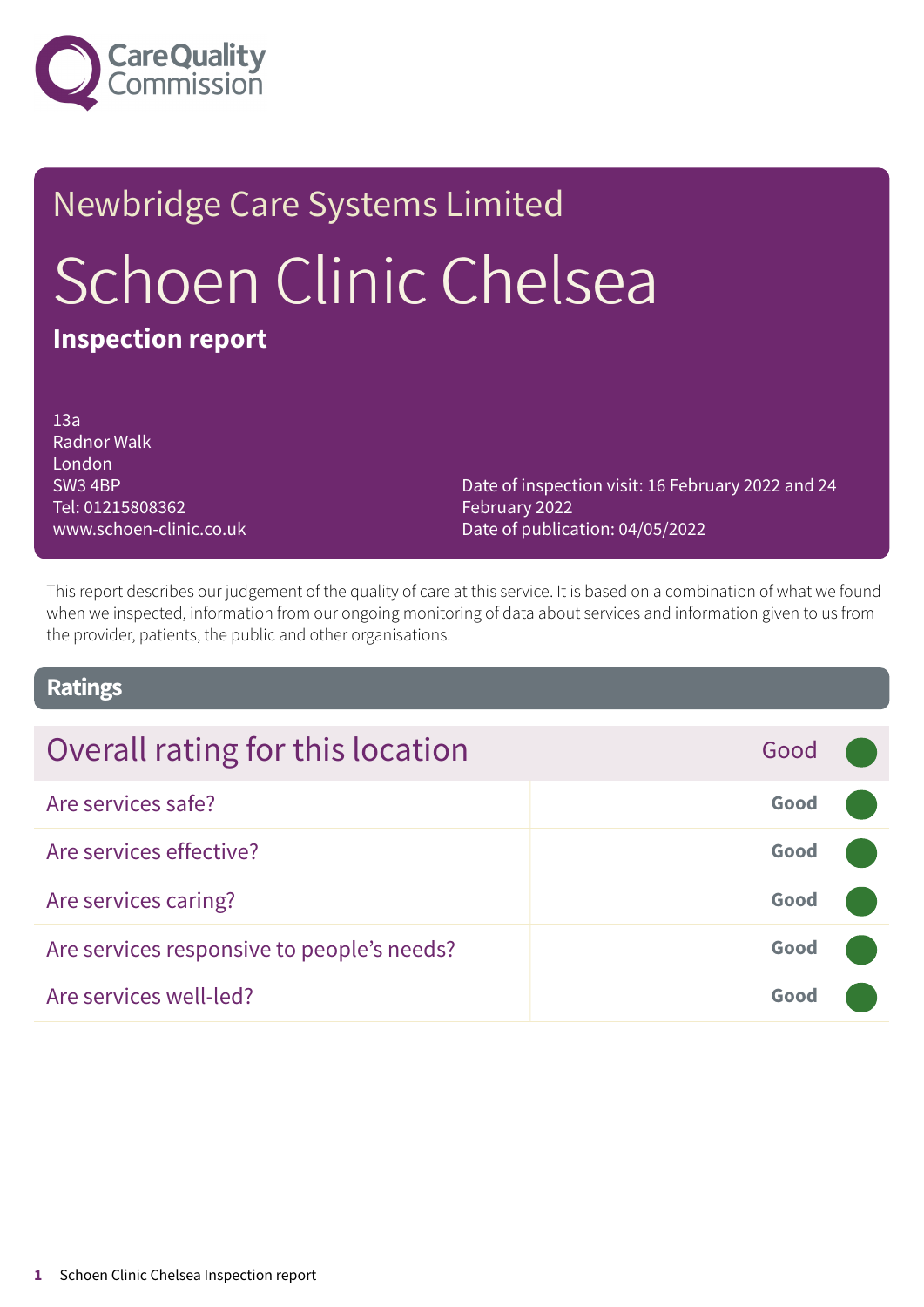# Summary of findings

### **Overall summary**

We rated it as good because:

- The service provided safe care. The premises where patients were seen were safe and clean. There were sufficient staff of different disciplines to ensure patients, young people and families received the time they needed. Staff managed risk well.
- Staff completed a comprehensive assessment of all patients and young people. The physical health of young people was closely monitored during their time in the programme. Staff engaged in clinical audit to evaluate the quality of care they provided.
- Staff provided a range of treatments suitable to the needs of the patients and in line with national guidance about best practice. In the anxiety and mood day programme patients were offered a range of evidence based therapeutic groups alongside individual therapeutic input. Therapeutic groups provided in the eating disorders day programme included body image group, self-esteem group, creative arts, parents group and a MANTRA group adapted for young people from the Maudsley Model of Anorexia Treatment for Adults, an evidence-based approach.
- The teams included or had access to the full range of specialists required to meet the needs of patients and young people under their care. Managers ensured that these staff received supervision and appraisal and opportunities for professional development. Staff worked well together as a multidisciplinary team and relevant services outside the organisation.
- Staff treated patients and young people with compassion and kindness and understood the individual needs of patients and young people. They actively involved patients and young people in decisions. Young people were actively involved in care and treatment.
- Every person we spoke to was overwhelmingly positive about the care they had received or were receiving at the service. All the patients, young people and carers/parents praised the staff and told us how they had helped put them at ease.
- Staff supported family members throughout their loved one's treatment. All the family members that we spoke to said that the level of support provided by staff was greatly appreciated and they felt involved in their loved one's care.
- The service was easy to access. Staff planned and managed discharge well and had alternative pathways for people whose needs it could not meet.
- Staff offered flexible appointments to patients, young people and family members. Staff would adapt the timing of appointments and therapies to suit individual's work and school commitments.
- The service was well led, and the governance processes mostly ensured that its procedures ran smoothly.

However:

- Staff did not always complete a full record to demonstrate the reasons why they had not made referrals to the local authority to keep individuals safe from abuse and improper treatment.
- Care plans of patients on the anxiety and mood pathway did not always demonstrate patient involvement and some lacked sufficient detail.
- Care records of adult patients did not always clearly explain how patient risks were being managed.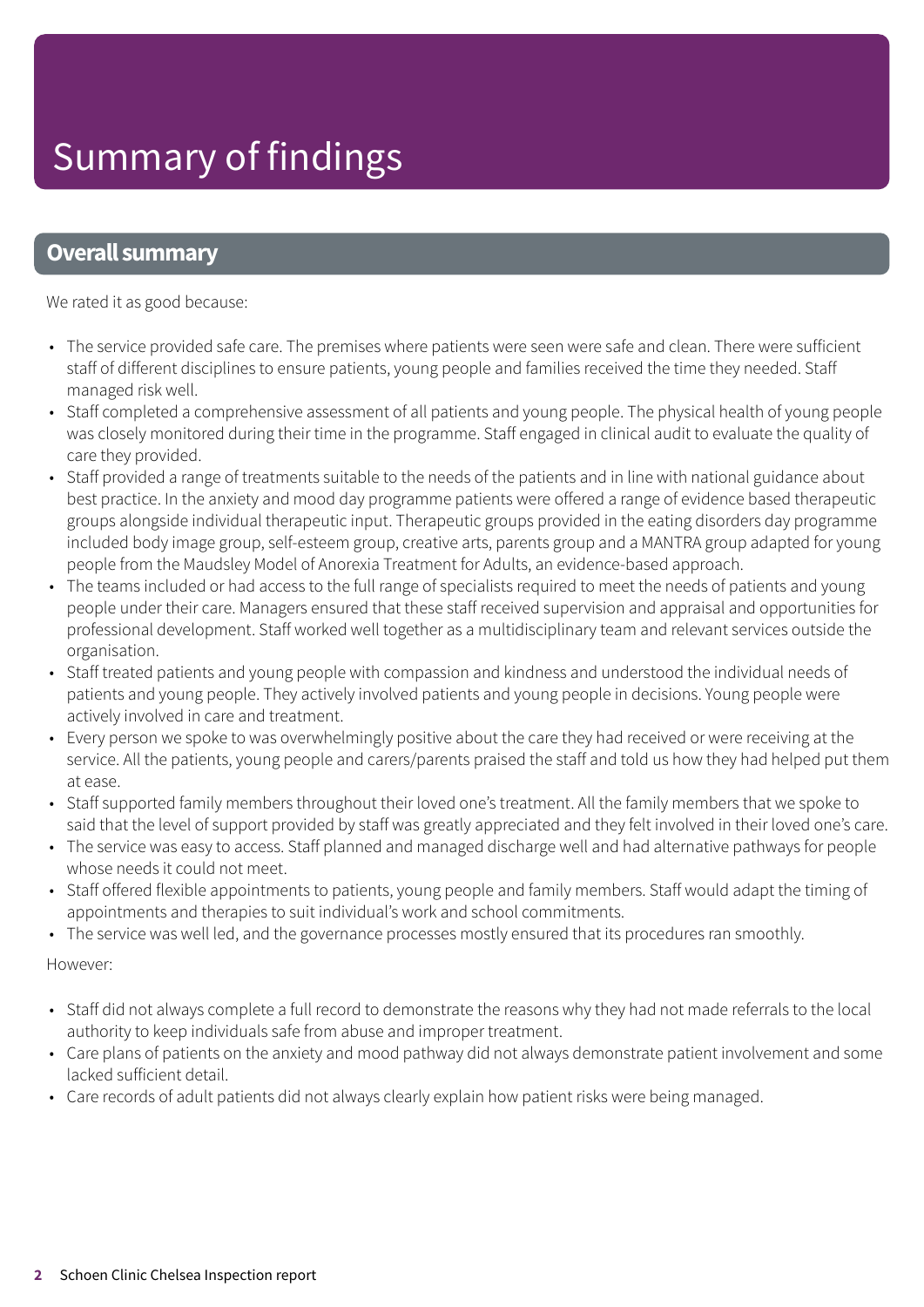# Summary of findings

### **Ourjudgementsabouteachofthemainservices Service Rating Summary of each main service Specialist eating disorder services Good ––– Community-based mental health services for adults of working age Good –––**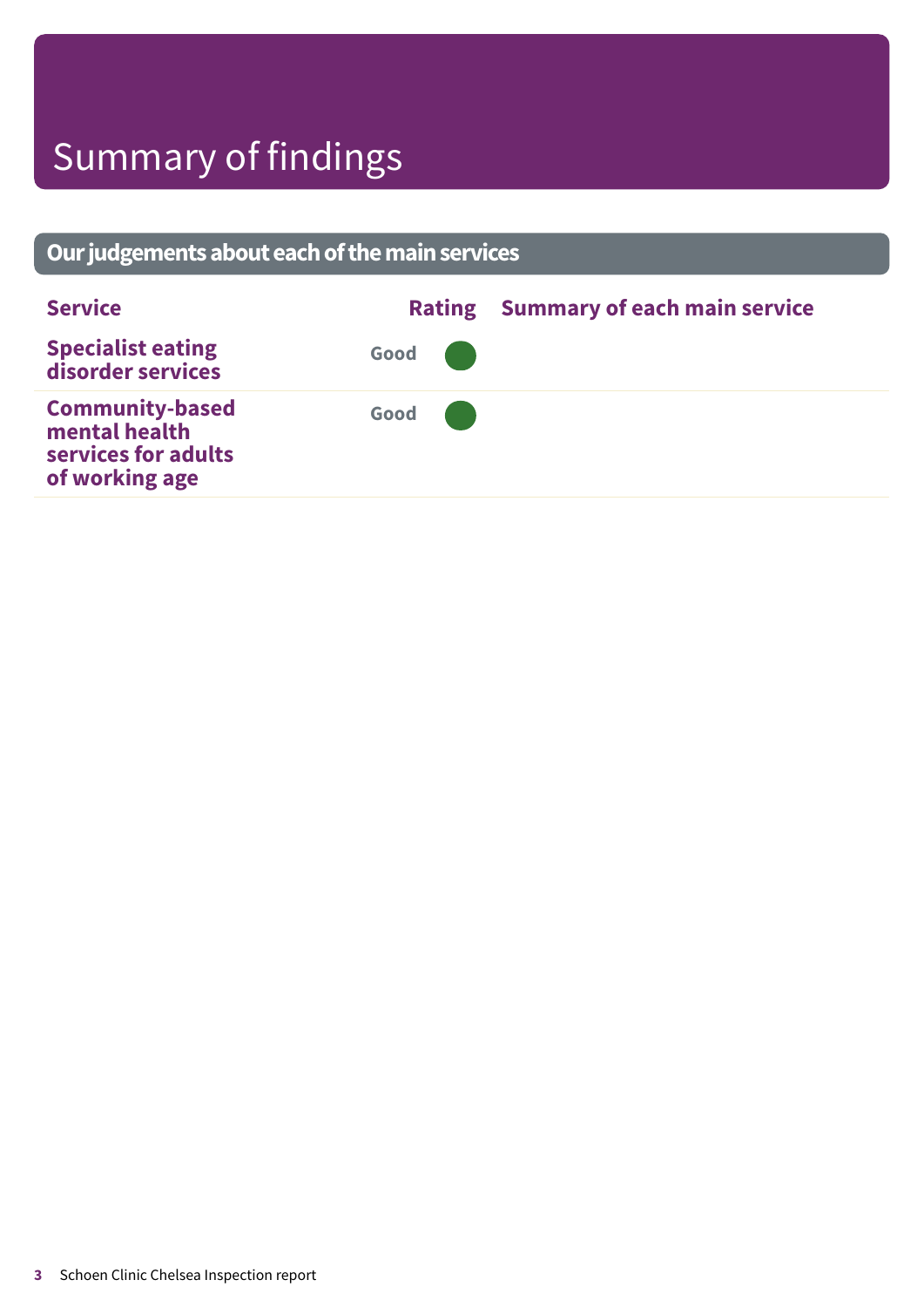# Summary of findings

### **Contents**

| Summary of this inspection              | Page |
|-----------------------------------------|------|
| Background to Schoen Clinic Chelsea     | .5.  |
| Information about Schoen Clinic Chelsea | .5   |
| Our findings from this inspection       |      |
| Overview of ratings                     | 7    |
| Our findings by main service            | 8    |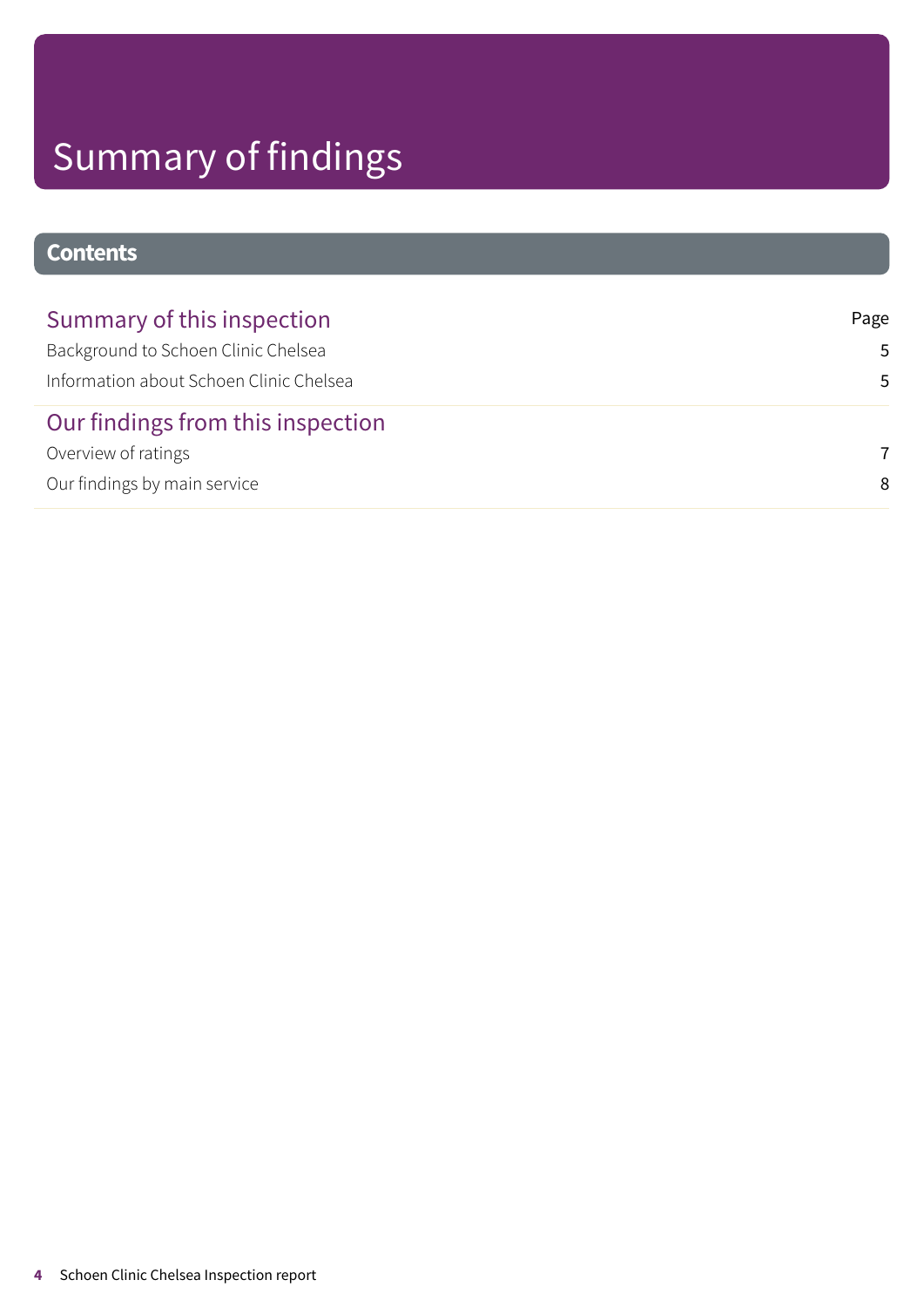### <span id="page-4-0"></span>**Background to Schoen Clinic Chelsea**

Schoen Clinic Chelsea was registered in March 2019, this was the first inspection of Schoen Clinic Chelsea.

Schoen Clinic Chelsea is a mental health day care and outpatient treatment service. The service operates two treatment pathways:

Treatments for adults with anxiety and mood disorders (A&M)

An eating disorder service for children and young people (ED)

The service operates five days a week, including evenings, and offers patients and young people and families the options of face to face treatment or an online therapy programme. The clinic is in a purpose built building there is a reception area, six therapy rooms, three group therapy rooms, a lounge, relaxation area, a treatment room and kitchen/ dining room.

Schoen Clinic Chelsea is registered to provide the following regulated activities:

Treatment of disease, disorder or injury

Diagnostic and screening procedures.

#### **Our inspection team**

The team that inspected this service comprised of three CQC inspectors, one CQC inspection manager and one specialist advisor who had experience of working within eating disorder services.

#### **What people who use the service say**

Every person we spoke to was overwhelmingly positive about the care they had received or were receiving at the service. All the patients, young people and carers/parents praised the staff and told us how they had helped put them at ease and made them feel 'normal'. One patient said that the kindness they received from everyone from the reception staff to the consultant made them feel accepted for who they are. Multiple patients told us that the service had changed their lives for the better.

Young people's parents also praised the service highly. Parents said that the service was incredibly supportive and provided a clear programme ahead of them. All the parents we spoke to felt suitably informed and had regular appointments with their child's key worker. One parent said, "the service made me feel like my daughter is the only one on the programme". We received no negative feedback from parents or young people in relation to the service.

### <span id="page-4-1"></span>**Howwecarriedoutthis inspection**

During this inspection, the inspection team: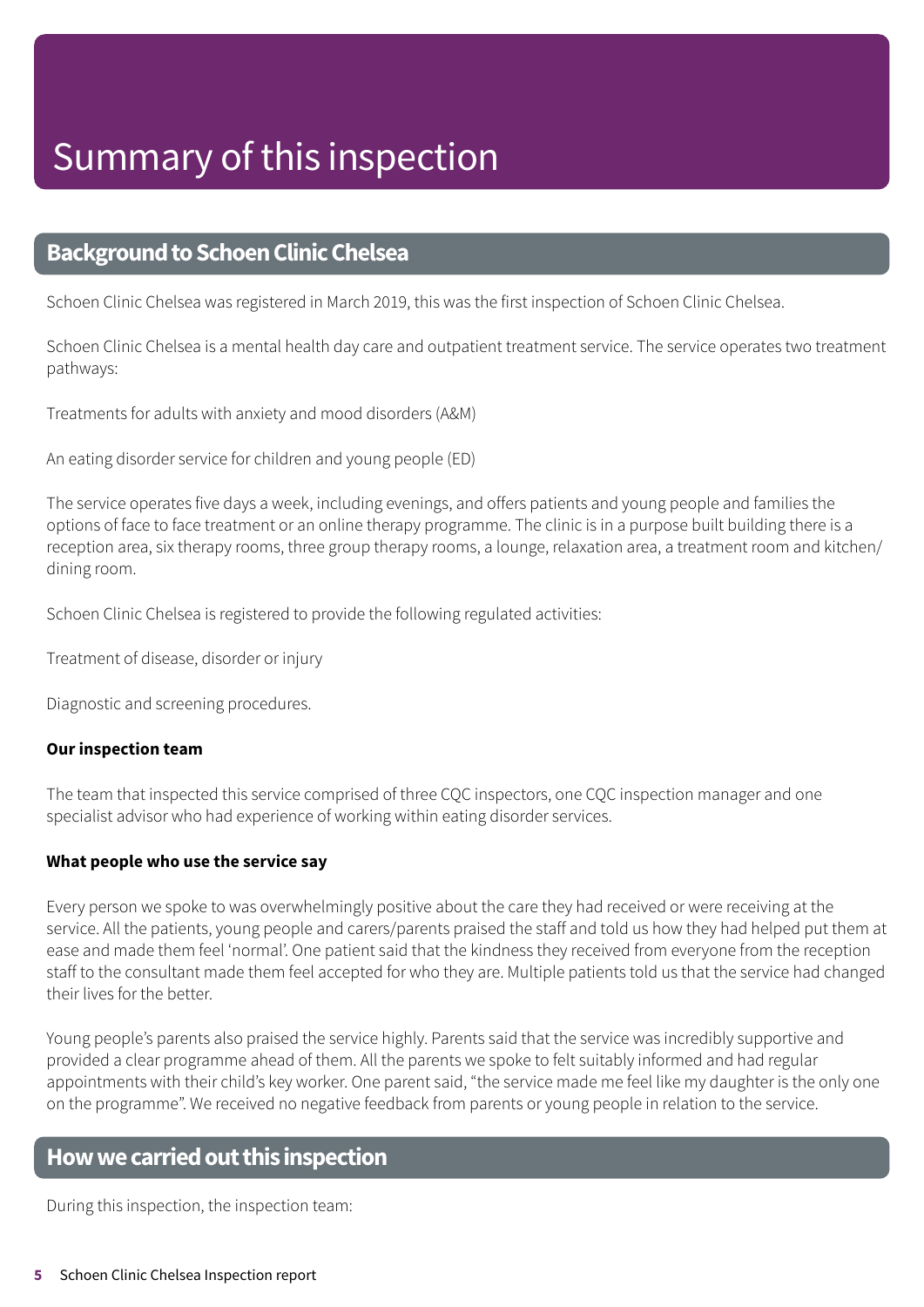# Summary of this inspection

- visited the service and observed the environment and how staff were caring for patients and young people
- spoke with the registered manager
- spoke with ten members of staff including, consultant psychiatrists, clinical psychologist, private enquiries manager, nurses and key therapists
- spoke with five people using the service
- spoke with four family members of young people using the service
- reviewed eight patient care and treatment records
- observed a business meeting with the clinical director and senior managers from the provider
- observed two therapeutic groups
- looked at policies, procedures and other documents relating to the running of the service.

You can find information about how we carry out our inspections on our website: https://www.cqc.org.uk/what-we-do/ how-we-do-our-job/what-we-do-inspection.

### **Areas forimprovement**

#### **Community-based mental health services for adults of working age**

#### **Action the service SHOULD take to improve:**

- The provider should ensure that safeguarding decisions are documented and the local authority are suitably informed.
- The service should ensure the all care plans for adults are person-centred and personalised and care records are consistently high quality.
- The service should ensure that all risk assessments for adult patients are detailed and record clearly how identified risks are being managed.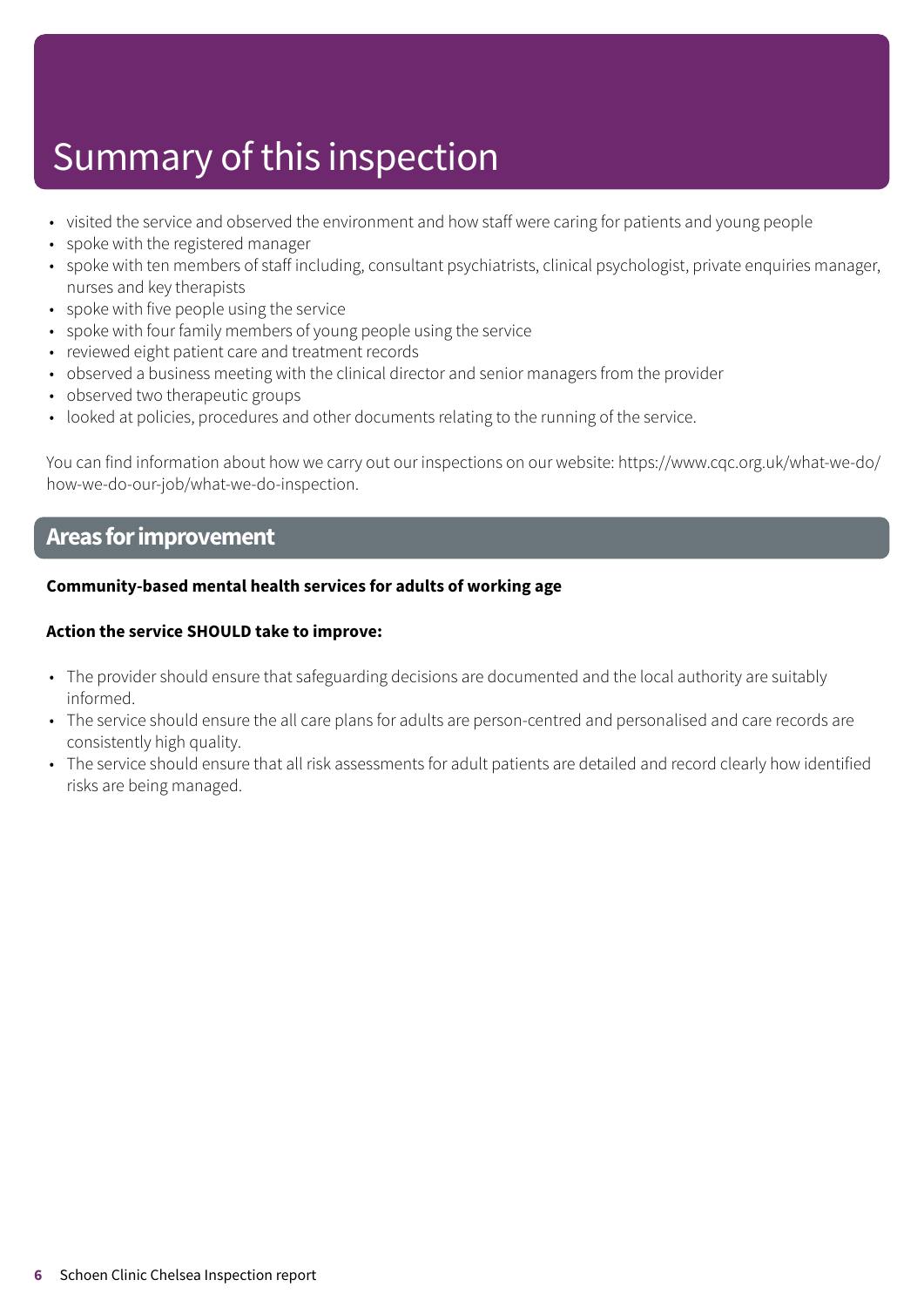# Our findings

### <span id="page-6-0"></span>**Overview of ratings**

Our ratings for this location are:

|                                                                        | Safe | <b>Effective</b> | Caring | Responsive | Well-led | <b>Overall</b> |
|------------------------------------------------------------------------|------|------------------|--------|------------|----------|----------------|
| Specialist eating disorder<br>services                                 | Good | Good             | Good   | Good       | Good     | Good           |
| Community-based mental<br>health services for adults<br>of working age | Good | Good             | Good   | Good       | Good     | Good           |
| <b>Overall</b>                                                         | Good | Good             | Good   | Good       | Good     | Good           |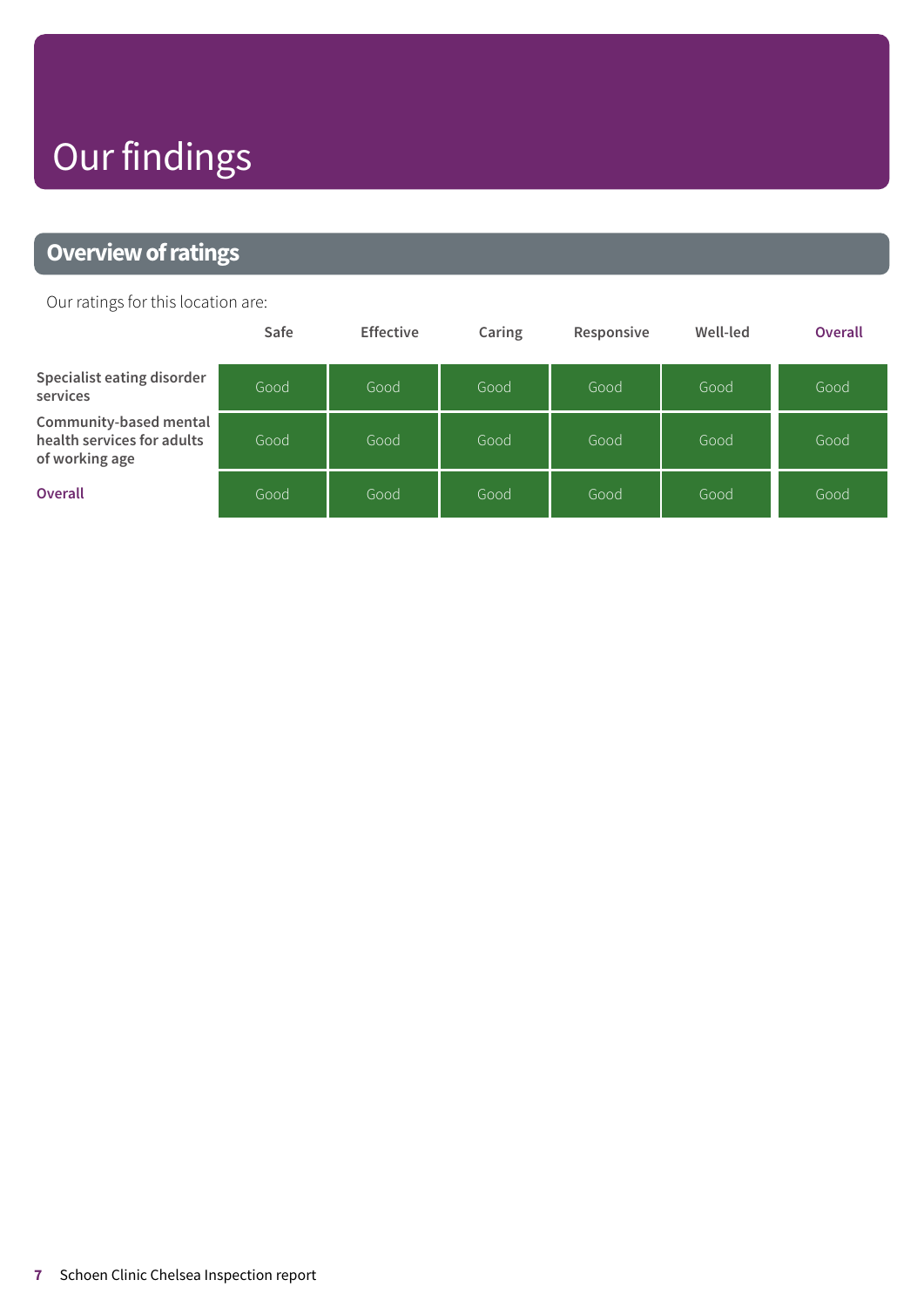**Good –––**

### <span id="page-7-0"></span>Specialist eating disorder services

| Safe             | Good |  |
|------------------|------|--|
| <b>Effective</b> | Good |  |
| Caring           | Good |  |
| Responsive       | Good |  |
| <b>Well-led</b>  | Good |  |

**Are Specialist eating disorder services safe?**

We rated it as good.

#### **Safe and clean environments**

#### **All clinical premises where young people received care were safe, clean, well equipped, well furnished, well maintained and fit for purpose.**

Staff completed and regularly updated thorough risk assessments of all areas and removed or reduced any risks they identified. Staff had recently completed risk assessments in relation to fire, health and safety, ligatures and infection control.

All interview rooms had alarms and staff available to respond.

The clinic/treatment room was well equipped with the necessary equipment to carry out physical examinations and measure young people's weight and height. The examination couch was visibly clean and free from damage. All areas were clean, well maintained, well-furnished and fit for purpose.

Staff maintained equipment and kept it clean. Staff cleaned equipment after use. The service ensured equipment and medical devices were serviced and calibrated in line with the manufacturer's instructions. Records showed that weighing scales and height measures were checked monthly. The electrocardiogram machine had been serviced and repaired in February 2022.

Staff made sure cleaning records were up-to-date and the premises were clean. Domestic staff attended the service on Tuesdays, Thursday and Fridays. The service manager felt this arrangement was working well. The training kitchen was clean and well organised. Sharps were locked away in a safe, the fridge temperature was regularly checked and food was labelled with opening and use by dates.

Staff followed infection control guidelines, including handwashing. At the time of inspection all staff were observed to be wearing appropriate personal protective equipment (PPE). PPE was readily available in the reception area for young people, their families and staff to access. Hand sanitizer stations were located throughout the building. Staff maintained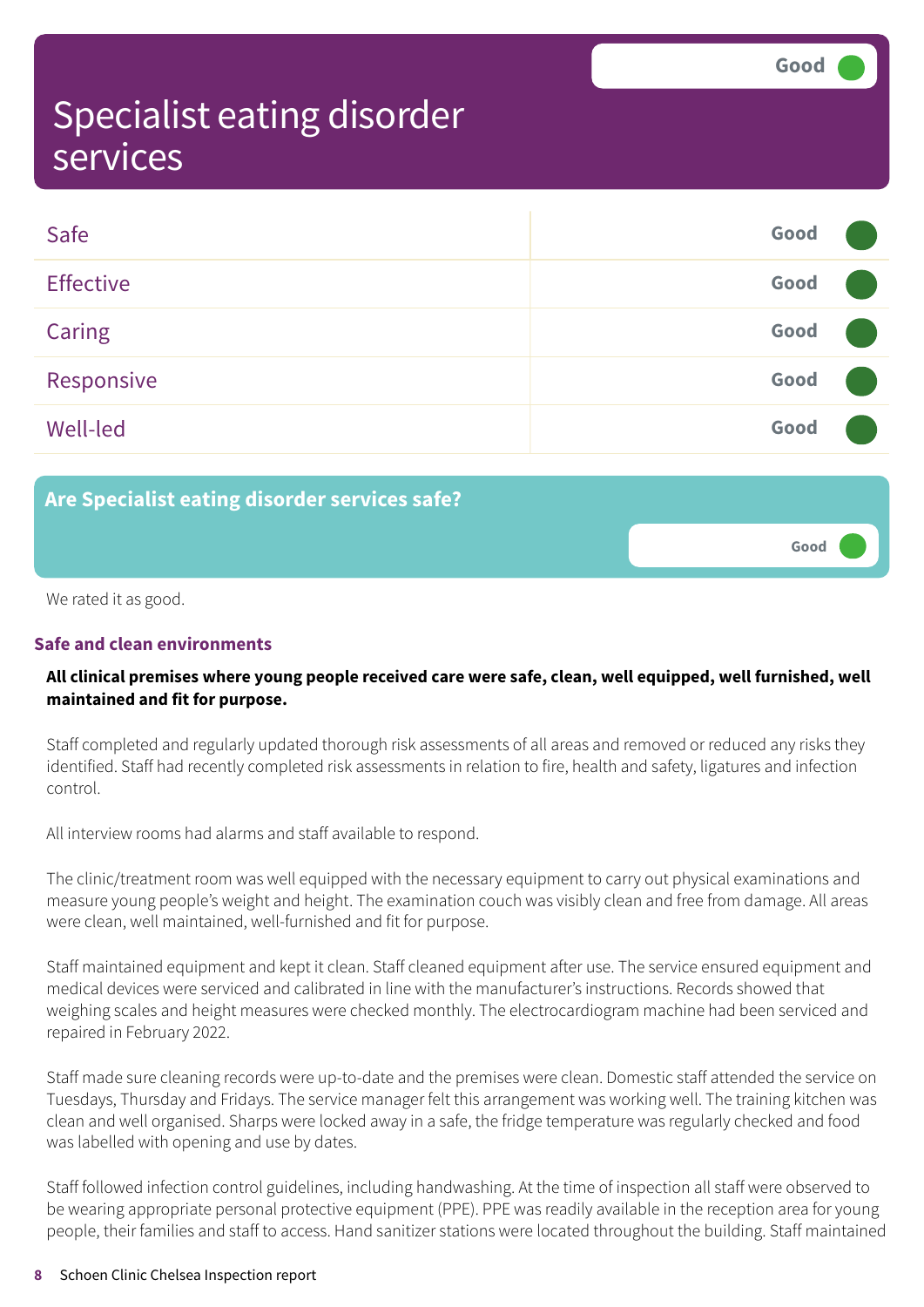specific changes designed to minimise COVID-19 transmission. Cleaning requirements had increased since the pandemic. Chairs and desks in the service were set apart. Perspex screens had also been introduced to help separate desk space. Visitors were asked to complete a short form in relation to COVID-19 related information upon entry to the service. The service had recently had an independent infection prevention audit carried out. Overall, the service had a compliance rate of 77%. The service had produced an action plan to follow up the areas of non-compliance.

Staff checked the contents of the emergency equipment bag every month. Records showed that planned checks had been completed over the last six months. Staff checked the automated external defibrillator every week and ensured that the defibrillator pads were within the expiry date.

#### **Safe staffing**

#### **The service had enough staff, who knew the young people and received appropriate training to keep them** safe from avoidable harm. The number of young people using the service was not too high to prevent staff **from giving each young person the time they needed.**

The service had enough staff of different disciplines to keep young people safe. Young people that we spoke with said that there were enough staff to meet their needs. At the time of inspection, the service had 2.9 FTE vacancies, most of these vacancies were new posts created in the children and young people pathway. Interviews for these positions had been booked.

Therapy staff were made up of a combination of full time and part time workers.

Senior staff told us they were able to recruit staff based on the needs of young people. The clinic director told us that recruitment of specialist clinicians had been challenging. In response to this they had decided to recruit more junior staff and to develop them internally. For example, the service had recently recruited a therapy assistant in their second year of training.

The service did not use any bank or agency staff.

The consultant psychiatrist noted that relying on a sessional dietitian for the eating disorders service had not been ideal. But a substantive dietitian was due to start in the service in the next week.

Managers supported staff who needed time off for ill health and sickness levels were low. Managers were able to plan to cover staff sickness and absence.

The children and young persons' pathway had enough medical staff. There were two part time consultant psychiatrists in post at the time of inspection. The parents and carers of young people said that they could contact a consultant as and when required.

The service could get support from a psychiatrist quickly when they needed to.

#### **Mandatory training**

Staff had completed and kept up-to-date with their mandatory training. Training compliance ranged from 80% to 100% in the service.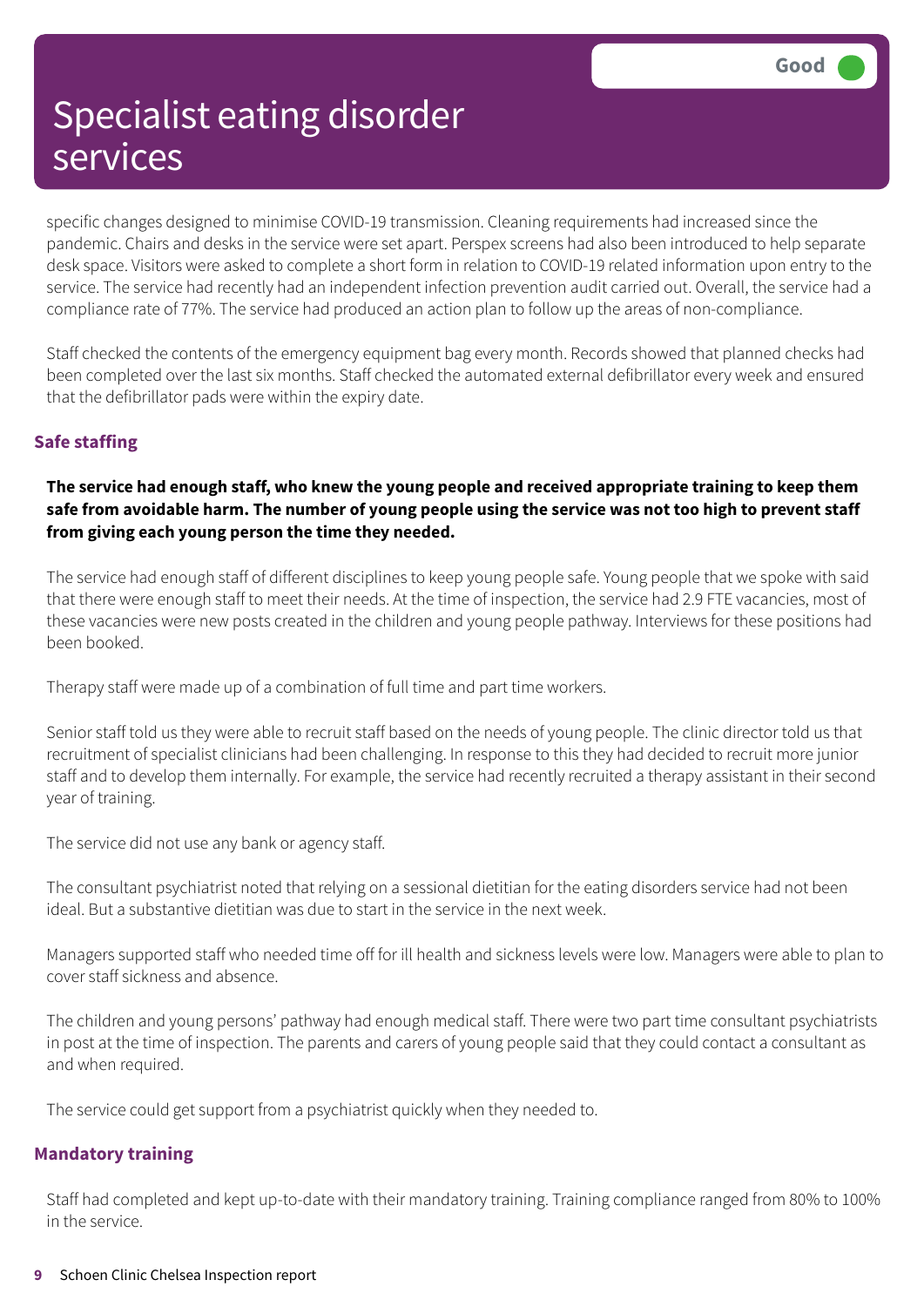The mandatory training programme was comprehensive and met the needs of young people and staff. The training included, fire safety, resuscitation, safeguarding, mental health awareness and mental capacity training.

Managers monitored mandatory training and alerted staff when they needed to update their training. Managers would discuss training compliance during regular supervision.

#### **Assessing and managing risk to young people and staff**

**Staff assessed and managed risks to young people and themselves. They responded promptly to sudden deterioration in a young person's health. When necessary staff worked with children and young people and their families and carers to develop crisis plans. Staff followed good personal safety protocols.**

#### **Assessment of patient risk**

Staff had a clear understanding of risk and gave examples of when they had escalated young people who were assessed as high risk, including young people who were referred to a hospital emergency department as a result of very low weight.

The private enquiries manager carried out an initial screening of referrals to see whether they were suitable for and could benefit from the service. They explained the service that was offered to adults and to young people, explained the inclusion and exclusion criteria and signposted referrers to other more appropriate services when needed. The private enquiries manager had received training to determine whether the service could potentially meet the prospective patient's needs. If they had any doubts or were unsure, they consulted with a clinician. They always checked whether the young people had a clinician such as a GP or consultant involved in their care already. Following the initial triage young people were allocated to a consultant psychiatrist for a comprehensive assessment of their needs and risks.

The consultant psychiatrist that we spoke with was clear the service was only provided to young people who were considered low risk.

Risk assessments were completed by the assigned key worker in their first key work session with the young person. The risk assessment was reviewed every four weeks or more frequently if new risks arose. Risk assessments were reviewed again on discharge from the programme.

All young people received a comprehensive physical health assessment. All three records we reviewed showed each young person had an ECG, blood test and vital signs recorded as part of the admission process.

Alarms were present in all consultation rooms.

#### **Management of patient risk**

Staff responded promptly to any changes in risks to young people and sudden deterioration in a young person's health. Staff discussed patient risk daily in the morning handover meeting. For example, if staff were concerned about a young person then they would refer them to an inpatient service. All young people were also discussed during a weekly MDT meeting. These meetings were attended by the pathway consultants, dietitian and psychologists. The notes from these meeting were added to each young person's progress notes.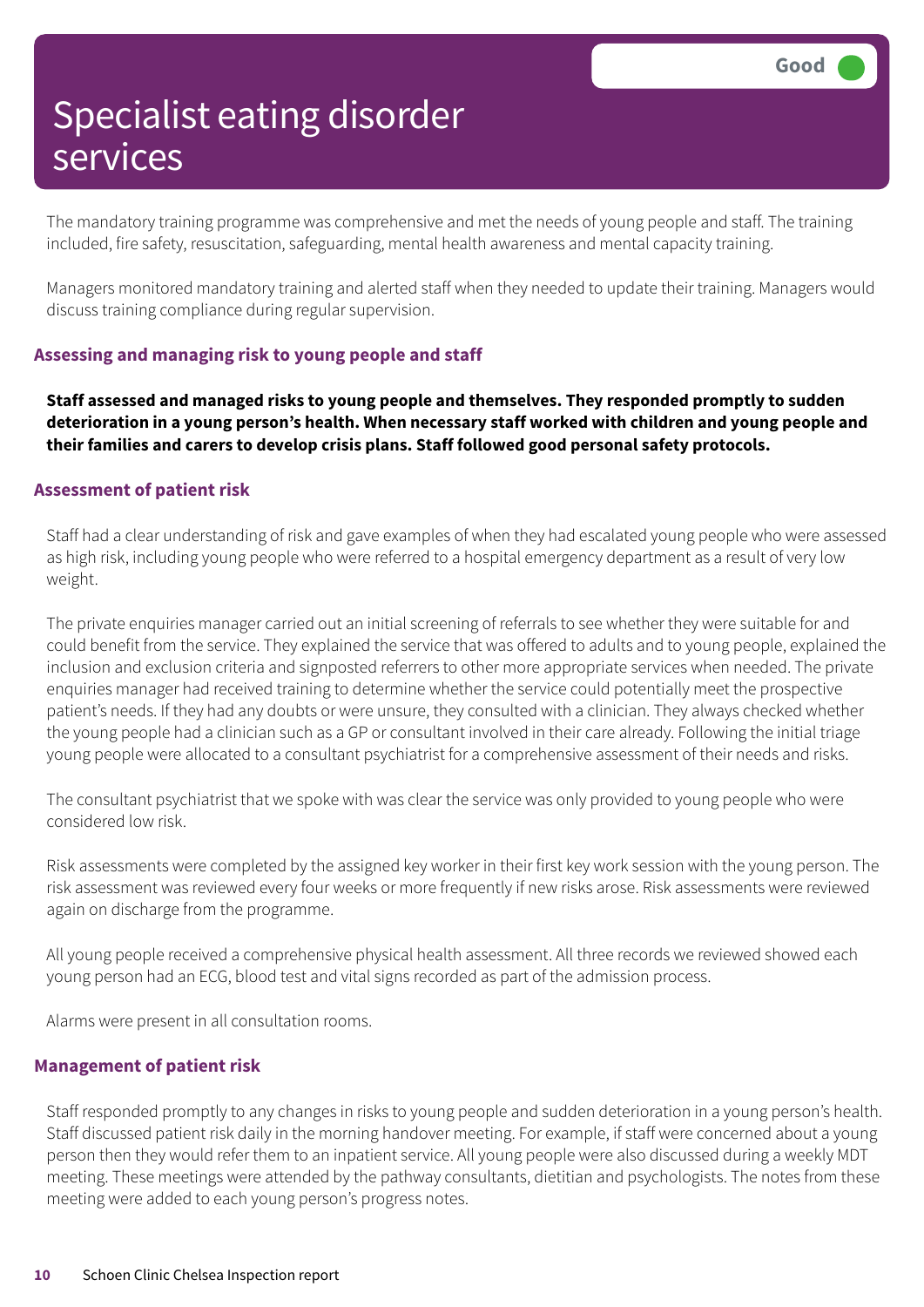Staff monitored the physical health of young people in the service. All three patients whose records we reviewed were having their physical health monitored on a weekly basis.

Adults and children and young people used services in the building. The service kept the two age groups apart to maintain safety. Staff escorted children and young people around the building at all times to prevent any contact with adults**.**

#### **Safeguarding**

#### Staff understood how to protect young people from abuse and the service worked well with other agencies to do so. Staff had training on how to recognise and report abuse and they knew how to apply it.

Staff received training on how to recognise and report abuse, appropriate for their role and staff kept up-to-date with their safeguarding training. The service had four mandatory training modules about safeguarding children and adults. Compliance ranged from 80% to 100% for these modules.

Staff we spoke with had a good understanding of safeguarding. Staff knew how to recognise concerns regarding potential abuse of vulnerable adults and children. They provided clear examples of safeguarding issues identified in the service and how they had been reported to the local authority safeguarding team.

Staff knew how to make a safeguarding referral and who to inform if they had concerns. Staff knew who the safeguarding lead for the service was and staff had contact details for staff at the local authority.

Safeguarding concerns were reviewed during team meetings. For example, in the January 2022 team meeting a young person was discussed with a possible safeguarding concern, the team agreed that it was not a safeguarding concern. This decision was documented on the incident report.

#### **Staff access to essential information**

#### **Staff kept detailed records of young people's care and treatment. Records were clear, up-to-date and easily available to all staff providing care.**

Care notes were comprehensive, and all staff could access them easily. Young people's progress notes were detailed and contained input from across the MDT.

The records system was adopted from a physical health service under the same provider. Staff told us that this system had its limitations and was not best suited for mental health work. The clinic director was keen to adapt the current system so that staff could navigate and complete records more easily.

Records were stored securely. All computer systems were accessed by individual usernames and passwords.

#### **Medicines management**

The systems and arrangements for managing medicines and equipment minimised risks. The service kept prescription stationery securely and monitored its use. Documents for prescribing medicines were kept in a locked filing cabinet. Prescriptions could be collected by carers/parents or would be delivered via specialist courier.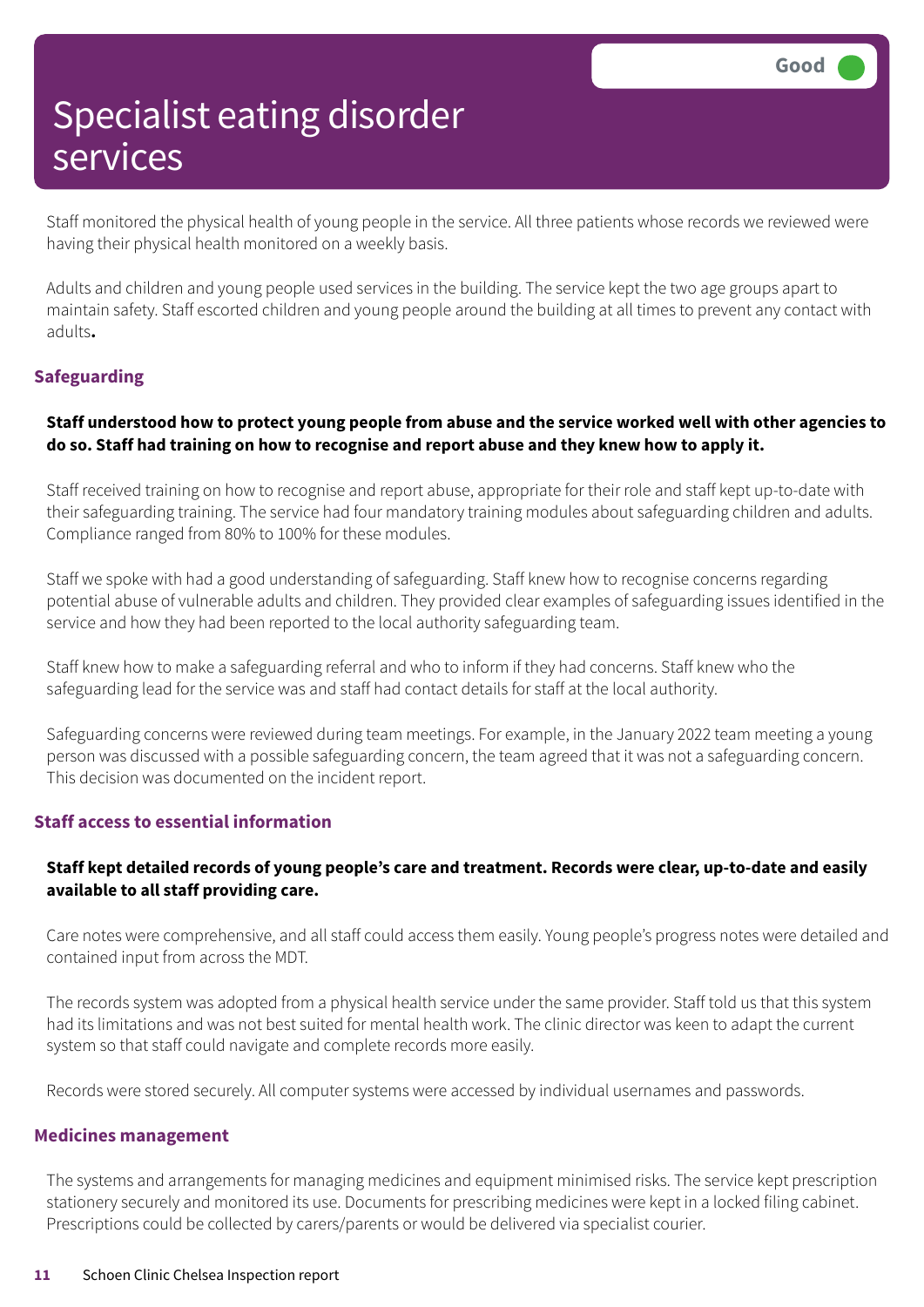Medical staff prescribed medicines to young people and gave advice on medicines in line with legal requirements and current national guidance.

No medicines were stored on site.

#### **Track record on safety**

The service had a good track record on safety.

#### **Reporting incidents and learning from when things go wrong**

**The service managed patient safety incidents well. Staff recognised incidents and reported them appropriately. Managers investigated incidents and shared lessons learned with the whole team and the wider service. When things went wrong, staff apologised and gave young people honest information and suitable support.**

Staff knew what incidents to report and how to report them. Staff raised concerns and reported incidents and near misses in line with provider policy. Incidents were reviewed during team meetings. For example, between October and December 2021 there were no serious incidents but there were 12 lower level incidents. These incidents were discussed in the January governance and quality meeting. During these meetings staff would be reminded to report all incidents using the electronic incident reporting system.

Staff understood the duty of candour. They were open and transparent and gave young people and families a full explanation if and when things went wrong. For example, in the adult service, staff apologised to a patient when the subject line of a confidential email included the patients full name.

Managers told us they would debrief and support staff after any serious incident. Due to the service seeing low risk young people this had not been required by the time of the inspection.

Managers investigated incidents thoroughly. Young people and their families were involved in these investigations.

There was evidence that changes had been made as a result of feedback. For example, there had been a few incidents related to confidential information being wrongly shared. The learning from this incident was that all staff should receive further training about information governance. All staff were reminded of the importance of checking information in emails before sending during a recent governance and quality meeting.

#### **Are Specialist eating disorder services effective?**

**Good –––**

We rated it as good.

#### **Assessment of needs and planning of care**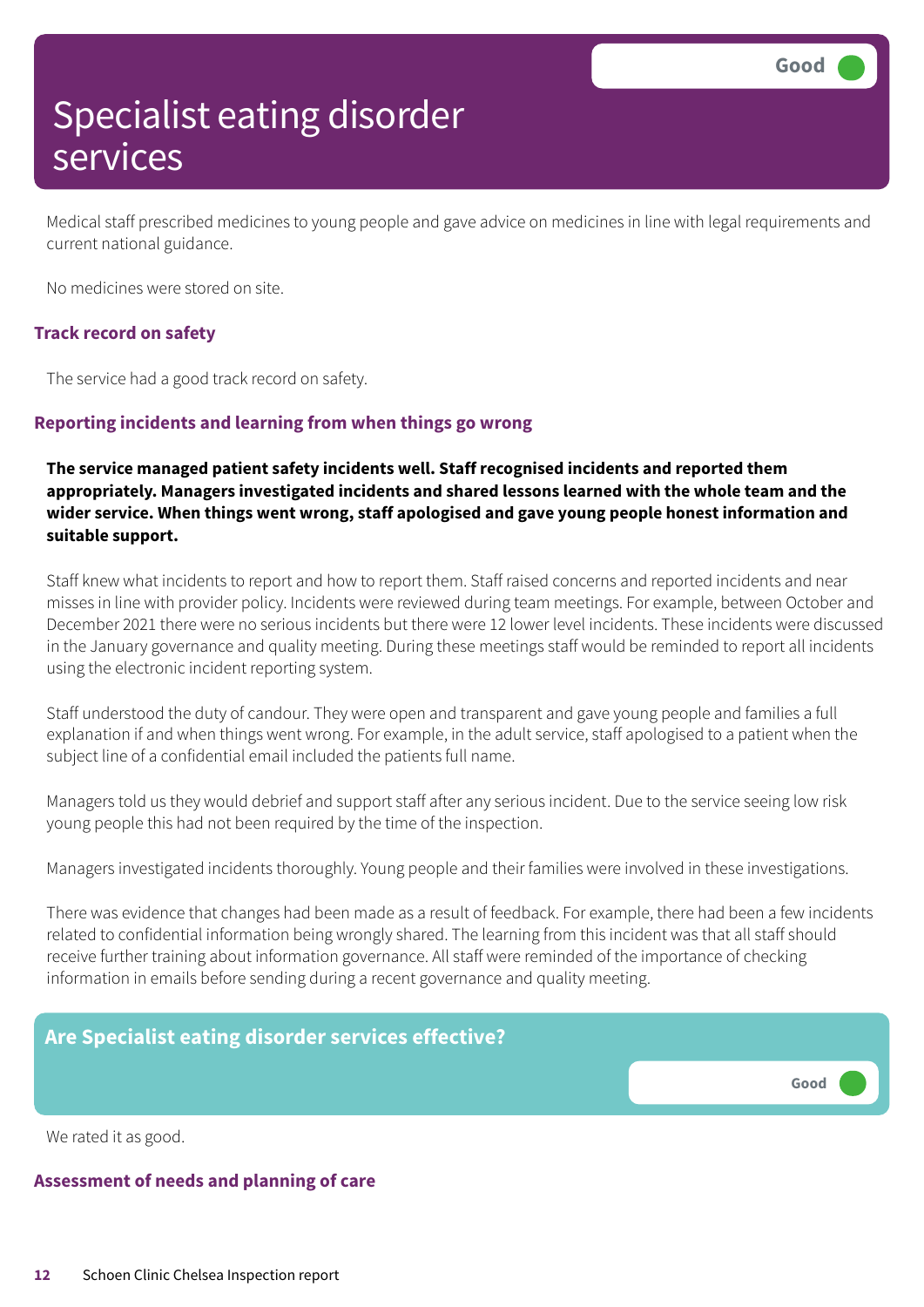**Staff assessed the mental health needs of all young people. They worked with young people, their families and carers to develop individual care plans and updated them when needed. Care plans reflected the assessed needs, were personalised, holistic and recovery-oriented.**

All young people referred to the service, who were interested in attending the day programme and considered potentially suitable, were seen and assessed by a consultant psychiatrist. The assessment appointment was two hours long. Parents and young people were sent questionnaires to complete prior to the assessment. A range of rating scales were used to assess the young person including children's anxiety and depression scale and eating disorder examination questionnaire.

If young people were not assessed as being able to benefit from the service, they were signposted to other services that could potentially better meet their needs.

Prior to starting in the programme, the young person met with one of the nursing team and usually a dietitian to prepare them for the eight-week day programme.

Young people underwent a physical health assessment and any required specialist physical health assessments and tests. Some were conducted in the service and others, such as blood tests, were carried out outside the service.

The consultant psychiatrist reviewed young people after two weeks in the programme and again after four weeks.

Nurses worked with the young people to develop care plans that addressed their needs. Goals were framed in terms of gaining enough weight to enable the young person to engage in sports and other physical activities and/or to be able to eat out. Each week the young person set four goals for themselves.

We reviewed three care plans as part of the inspection, all of the care plans were written in the young person's handwriting and were recovery orientated.

#### **Best practice in treatment and care**

Staff provided a range of treatment and care for young people based on national guidance and best practice. They ensured that young people had good access to physical healthcare and supported them to live healthier **lives. Staff used recognised rating scales to assess and record severity and outcomes. They also participated in clinical audit, benchmarking and quality improvement initiatives.**

The service employed a sessional family therapist and offered family therapy to all young people and their families engaged in the programme.

Every young person saw a dietitian when they were admitted to the day programme.

Nurses monitored the physical health of young people in the programme on a weekly basis, including regular reviews of weight. Staff recognised when young people had deteriorated. When required young people were referred to other services such as inpatient services where their needs could be met.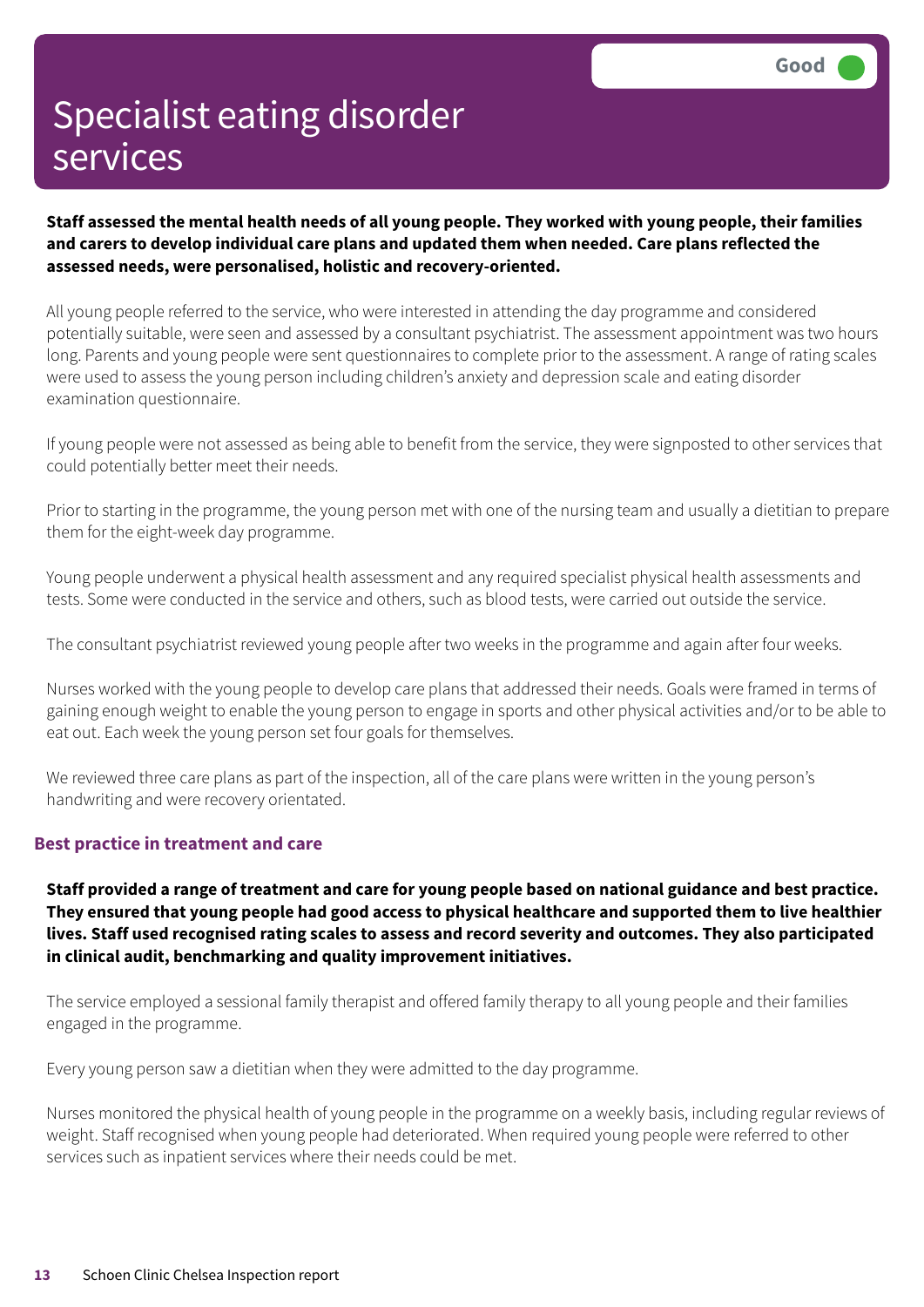The day treatment programme involved group and individual therapeutic work. Depending upon individual progress staff supported young people to prepare their own food and facilitated eating out. The structured day programme ran over eight weeks. Some young people returned for a second eight-week programme to consolidate and further their progress.

Therapeutic groups provided in the eating disorders day programme included body image group, self-esteem group, creative arts, parents group and a MANTRA group adapted for young people from the Maudsley Model of Anorexia Treatment for Adults, an evidence-based approach.

Staff measured outcomes for the young person using a range of measures, including their weight and psychological measures such as the children's anxiety and depression scale and the eating disorder examination questionnaire. Young people completed outcome measure questionnaires at the beginning of therapy and every four to six weeks after that.

The care provided was very person centred. Key working sessions between a nurse and young person were structured each week, over the eight-week programme. For example, one week involved preparing individual dining room support cards for the young person. Another week focused on preparing a self-soothe box and the final weeks looked at ways of preventing relapse, understanding warning signs and triggers.

Young people were supported by two staff at mealtimes. There was a four-week meal menu that was then repeated. The menus were designed by a dietitian and prepared by the dietetic assistant. The young people always had a choice and were allowed to nominate three foods they disliked. The menu had been changed to make it more child friendly.

#### **Skilled staff to deliver care**

#### Managers made sure that staff had the range of skills needed to provide high quality care. They supported **staff with appraisals, supervision and opportunities to update and further develop their skills. Managers provided an induction programme for new staff.**

The team included or had access to the full range of specialists required to meet the needs of young people. The eating disorders service had two part time consultant psychiatrists, a sessional family therapist, two nurses, a dietetic assistant (who prepared the meals), an occupational therapist (also a primary therapist) and a sessional dietitian. A full-time substantive dietitian started work during the period of the inspection.

All staff described receiving regular supervision both managerial and clinical. Some staff also received external supervision.

Staff attended regular reflective practice meetings, with an external supervisor.

New staff were provided with a suitable induction.

Staff reported there were plenty of opportunities to develop their clinical skills. Staff in the eating disorders pathway were undertaking training in family therapy to support treatment programmes in the service.

#### **Multi-disciplinary and interagency team work**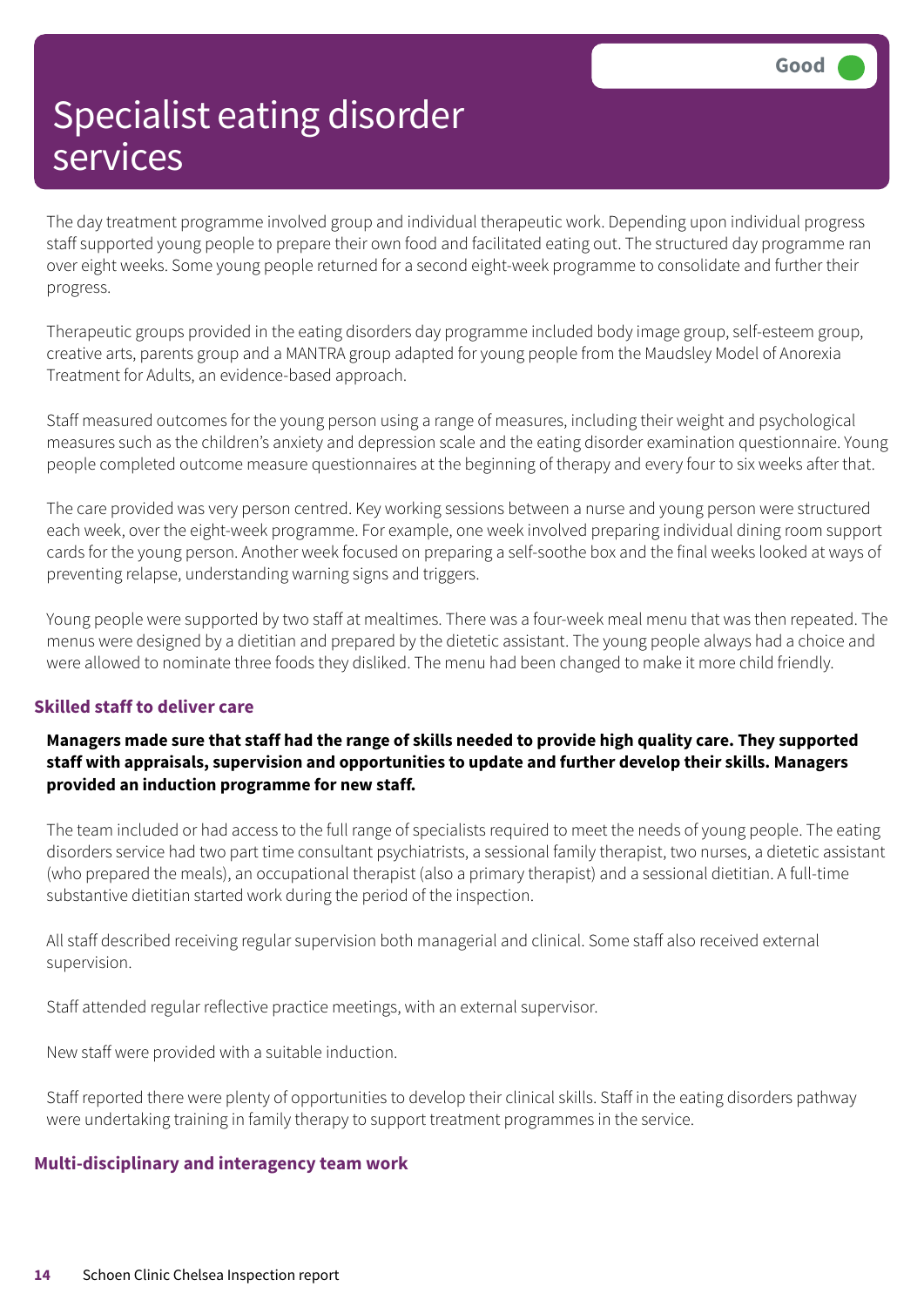Staff from different disciplines worked together as a team to benefit young people and their families. They supported each other to make sure there were no gaps in care. They had effective working relationships with **other relevant teams within the organisation and with relevant services outside the organisation.**

The MDT met weekly to discuss the care and progress of the young people. All staff we spoke with described good team working with other disciplines.

Staff worked closely with young people's schools in order to reintegrate them to full-time education. Nurses liaised with school staff around mealtimes and how to support the young people. Young people could bring their schoolwork with them into the service.

The clinic had good relationships with other services and staff were able to sign post and refer on young people when they could not meet their particular needs. For example, the service had strong relationships with nearby independent mental health hospitals and would make referrals if staff felt an inpatient stay was required.

#### **Good practice in applying the Mental Capacity Act**

**Staff supported young people to make decisions on their care for themselves. They understood the service** policy on the Mental Capacity Act 2005 applied to young people aged 16 and 17 and the principles of Gillick **competence as they applied to people under 16. Staff assessed and recorded consent and capacity.**

Staff supported young to make decisions about their care for themselves. They understood the provider's policy on the Mental Capacity Act 2005 and assessed and recorded capacity clearly for young people who might have impaired mental capacity.

Staff had a detailed understanding of the Mental Capacity Act and Gillick competence. Eighty eight per cent of staff had completed their Mental Capacity Act training.

All three care records we reviewed evidenced that the young person had capacity to consent to treatment.



We rated it as good.

#### **Kindness, privacy, dignity, respect, compassion and support**

#### **Staff treated young people with compassion and kindness. They understood the individual needs of young people and supported them to understand and manage their care, treatment or condition.**

Staff treated young people with compassion and kindness and valued them as partners in their care. Feedback from young people and their parents or carers was overwhelmingly positive.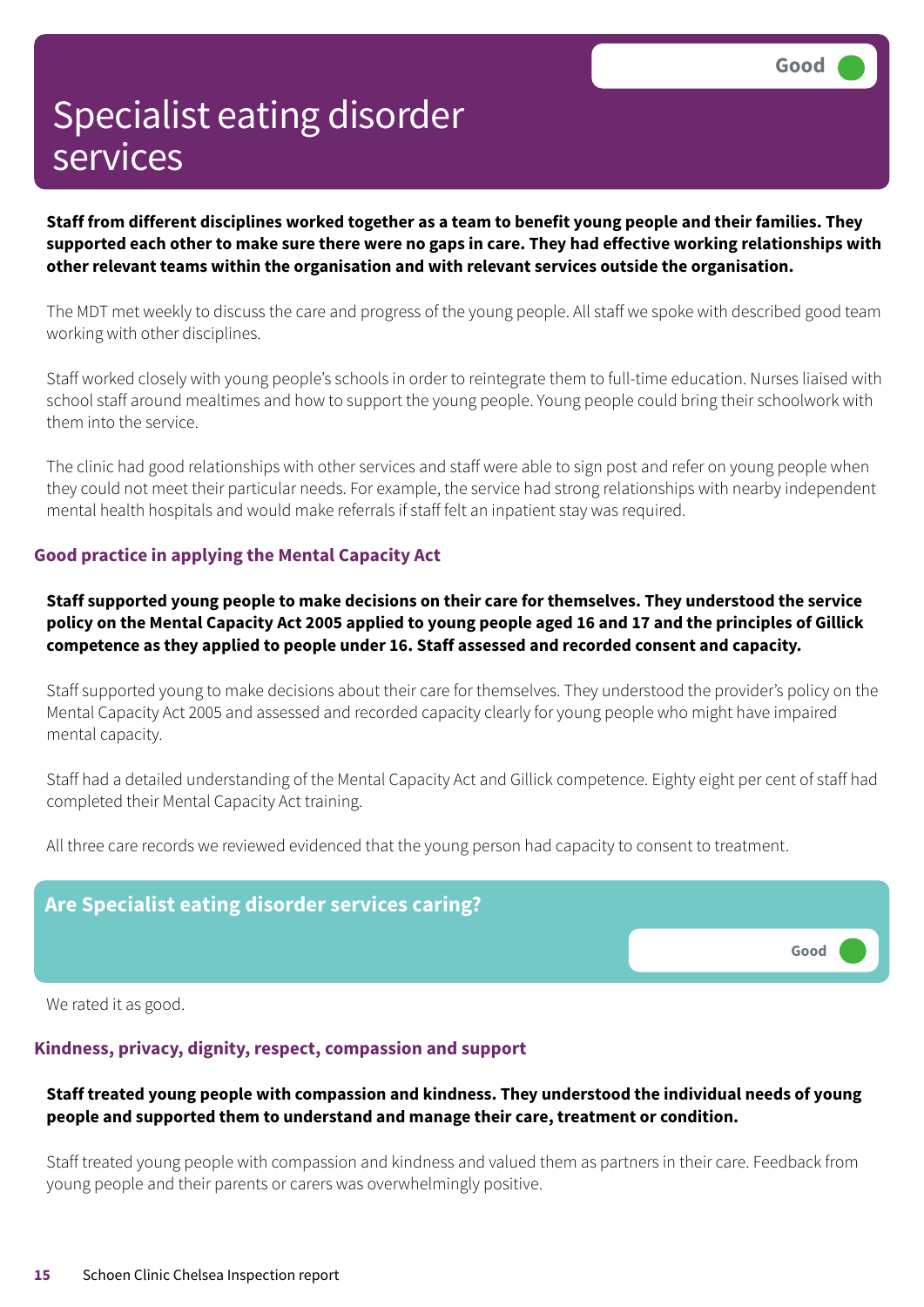The young person we spoke to described staff as "very chatty and friendly". Relatives were also full of praise for the service. Relatives told us that the service treated their children with compassion and were always there for support. Many relatives praised the key workers for always being available to provide support for YP whenever it was required. One relative said that the key worker's dedication to supporting their daughter was extraordinary.

We attended a body image group as part of the inspection. There were four young people present. The staff member treated the young people with dignity and kindness. The staff member running the group managed the group effectively and engaged all the young people in the group.

#### **Involvement in care**

Staff involved young people in care planning and risk assessment and actively sought their feedback on the **quality of care provided. They ensured that young people had easy access to independent advocates. Staff informed and involved families and carers appropriately.**

#### **Involvement of young people and their families**

The service invited young people to give feedback about their experience. Changes in the services had been made in response to feedback from young people. For example, some of the meals offered to young people were changed in response to their feedback.

There was a weekly community meeting for young people. The minutes of this meeting followed a "you said" "we did" format. Staff made changes in response to feedback during these meetings. For example, staff had agreed to help young people practice pancake day for whoever wanted to participate. Young people had been involved in the design of a guide to the eating disorders service and were invited to give feedback on the draft version.

A weekly feedback form for parents and young people was provided by the service. The assistant psychologist corroborated feedback and presented themes to the wider team.

Nurses followed up young people and saw them once a week after discharge.

#### **Involvement of families and carers**

We spoke to four family members of young people using the service. Everyone we spoke to held the service in the highest regard. All the family members said that the level of support provided by staff was greatly appreciated and they felt well involved in their loved one's care.

Parents attended a psycho-educational group one evening a week when their children were taking part in the eating disorders programme. This had continued online during the pandemic. Former patients and parents of patients had spoken to the group and shared their experiences.

Parents and carers were encouraged to send feedback to the weekly multidisciplinary meeting. This included feedback on their child's progress and any questions they had.

### **Are Specialist eating disorder services responsive?**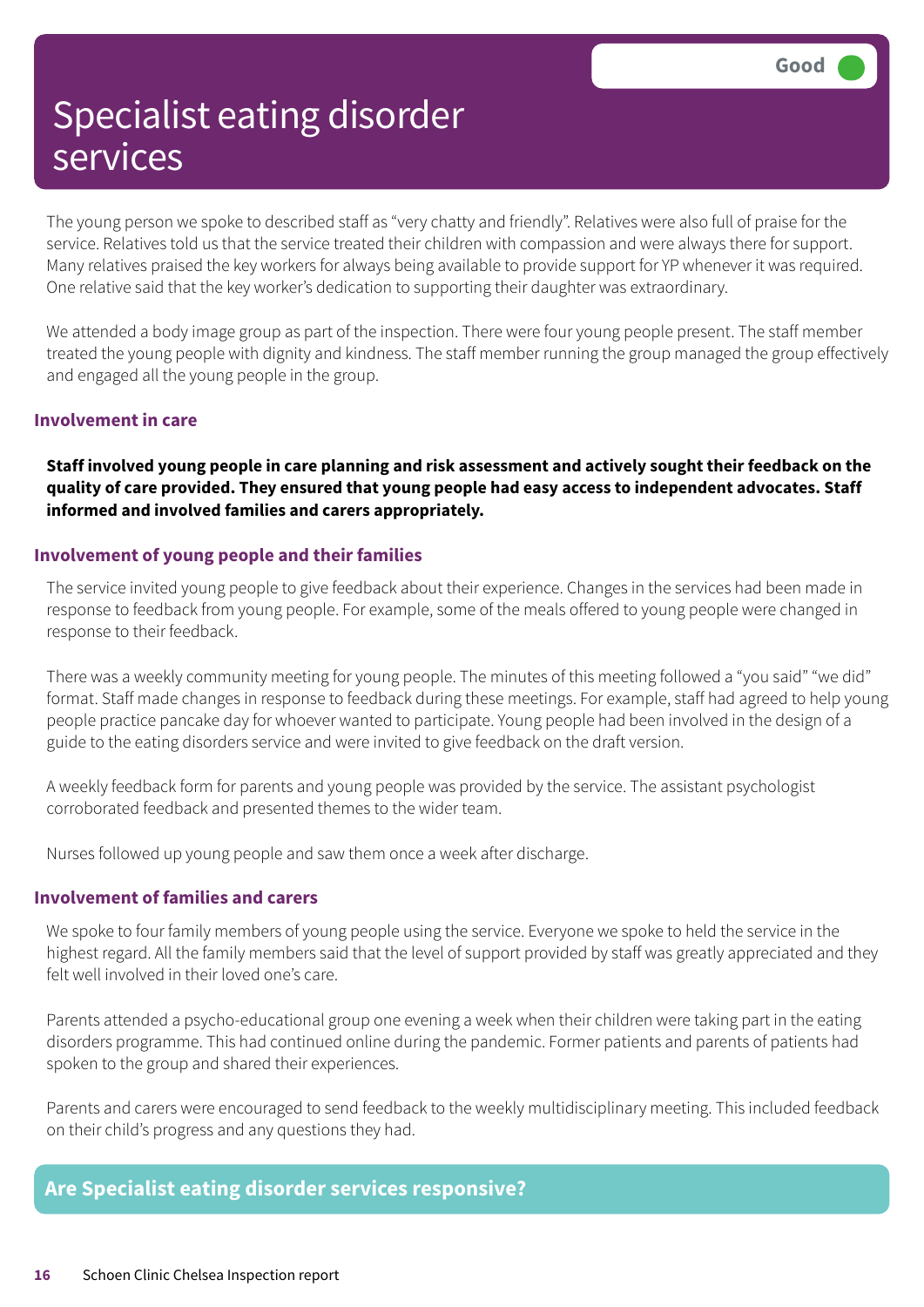

We rated it as good.

#### **Access and waiting times**

The service was easy to access. Its referral criteria did not exclude young people who would have benefitted **from care. Staff assessed and treated young people who required care promptly and provided a service to suitable low risk young people. Staff followed up young people who missed appointments. Young people were discharged safely.**

Referrals into the pathway came from GPs, other mental health services, or self-referrals. All referrals underwent an initial triage, to ensure the person might benefit from the service and was allocated for an assessment by a psychiatrist.

Five young people were attending the eating disorders day programme on the first day of our inspection visit. The programme could take up to eight young people at one time.

The service offered a day programme rather than outpatient treatment. Parents/young people who needed outpatient treatment were signposted to other services.

If accepted into the programme following assessment young people could start the day programme the next week.

If young people did not attend a planned session their key worker called them to check on their well-being.

On approaching discharge from the programme key workers discussed future aims and goals with young people and how they could achieve them. Together they prepared a relapse prevention plan. A discharge letter with the ongoing care plan was sent to the young person and their parents/carers and copied to the young person's GP.

#### **Facilities that promote comfort, dignity and privacy**

#### **The design, layout, and furnishings of treatment rooms supported young people's treatment, privacy and dignity.**

The service had several private consultation rooms, larger rooms for group therapy sessions, a kitchen area, and a large reception area. There was also a spacious treatment room. The environment was welcoming. COVID-19 measures were in place to protect young people and their families visiting the service.

Some of the interview rooms were not sound proofed. Staff were aware of this and were trialling the use of a white noise machine to ensure consultations and therapies remained confidential.

#### **Meeting the needs of all people who use the service**

The service met the needs of all young people – including those with a protected characteristic. Staff helped **young people with communication, advocacy and cultural and spiritual support.**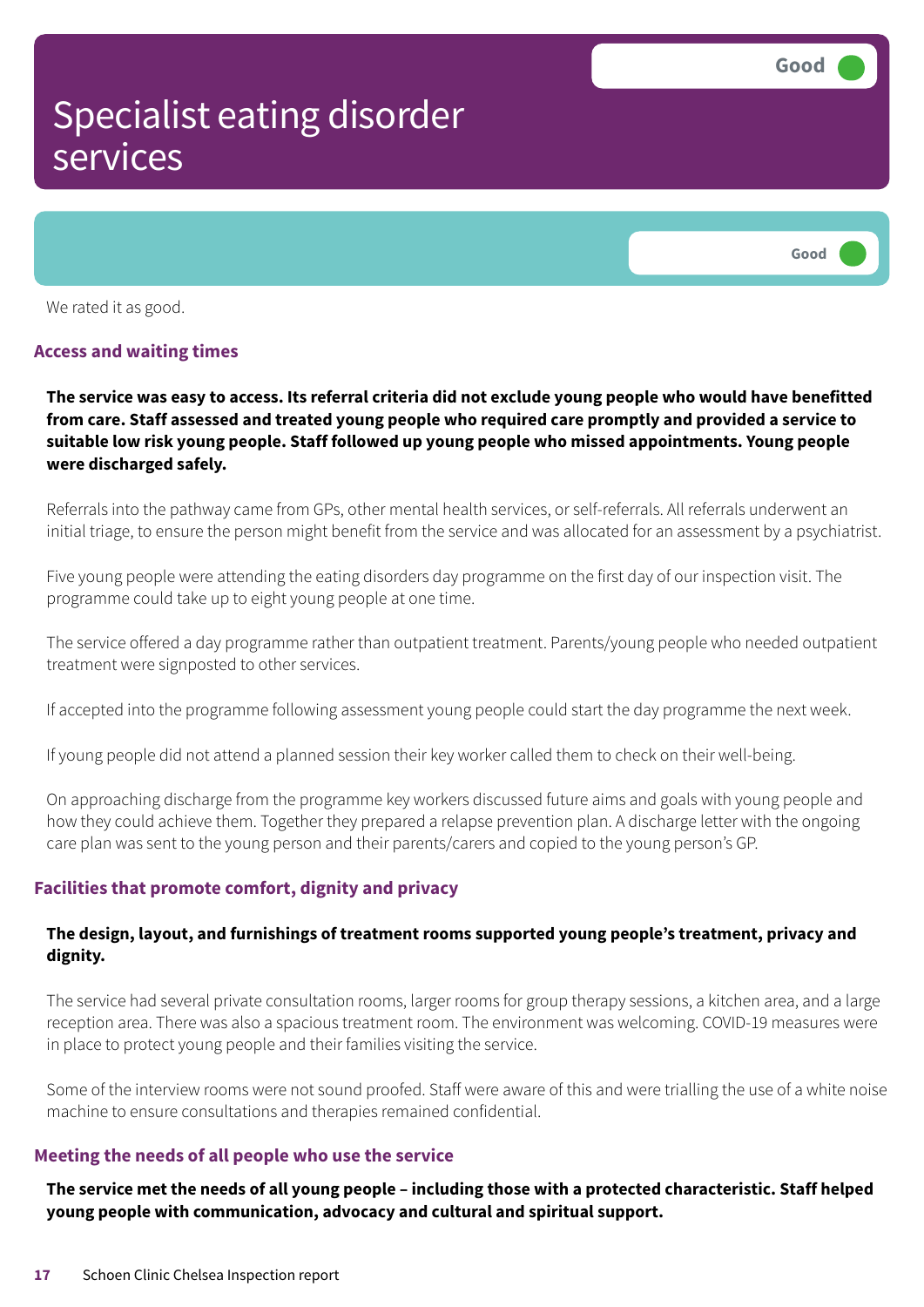The service could support and make adjustments for young people with disabilities, particular communication needs or other specific needs. The service was accessible for young people using wheelchairs other mobility needs. A suitable toilet was located on the ground floor and a lift was available for the service.

Staff made sure young people could access information on treatment, local services, their rights and how to complain. This information was provided in a welcome pack provided to young people and families who were new to the service.

Managers obtained interpreters or signers when needed. The staff team was diverse, for some staff English was not their first language. Staff would help interpret for young people who did not speak English. A translation service was also available.

#### **Listening to and learning from concerns and complaints**

#### **The service treated concerns and complaints seriously, investigated them and learned lessons from the results, and shared these with the whole team and wider service.**

Young people, relatives and carers knew how to complain or raise concerns. Young people and their families told us that they knew how to complain and would feel able to do so. The service had recently reintroduced a feedback box following the relaxation of COVID-19 restrictions.

Staff knew how to acknowledge complaints and complainants received feedback from managers after the investigation into their complaint. The service manager told us that they would try and resolve most complaints informally. The service had received two formal complaints between January 2021 and December 2021. For example, a complaint was upheld when the invoices were sent to the wrong address. The clinic director apologised to the complainant about this.

Managers shared feedback from complaints with staff and learning was used to improve the service. Feedback from complaints was a standing agenda item in the governance and quality meeting.

### **Are Specialist eating disorder services well-led?**



We rated it as good.

#### **Leadership**

#### **Leaders had the skills, knowledge and experience to perform their roles. They had a good understanding of the services they managed and were visible in the service and approachable for young people and staff.**

The senior management team had a good grasp and oversight of the services they managed. Senior leaders were experienced and had the knowledge and skills to undertake their roles.

Leaders we spoke to were passionate about the service and were committed to improvement.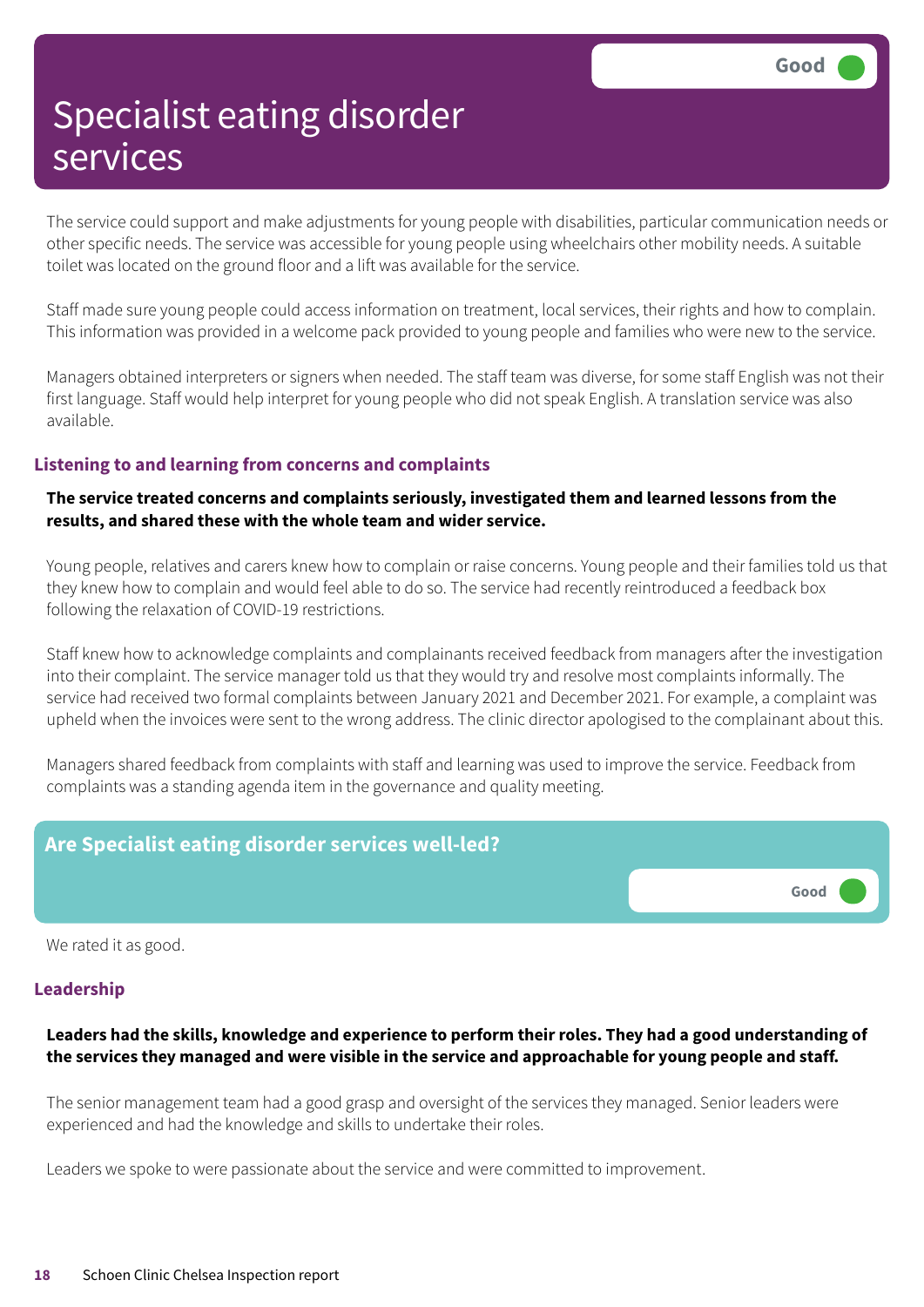Staff were very positive about the leadership of the service. They said the registered manager who was relatively new, had brought good structure and clarity of vision to the service and governance arrangements. The registered manager was described as very helpful and supportive.

#### **Vision and strategy**

#### Staff knew and understood the provider's vision and values and how they applied to the work of their team.

Staff felt told us that the provider's current vision for the service was to provide comprehensive and bespoke treatment for young people with an eating disorder. Parents fed back that this vision was being met. Young people and parents said that the service felt like it had been set up and adapted just for them.

The provider had recently sent new objectives to the service. The five strategic pillars were provider wide and were for all Schoen Clinics across England. The new pillars were in relation to recruiting the right people, delivering measurable outcomes of quality, increasing standardisation across UK services, delivering financial goals and to grow the size of the service. There were deliverables set out under each goal. For example, the provider planned to implement long service awards for staff, future leaders' academies and launch a healthcare hero recognition scheme to thank colleagues who go the extra mile. At the time of the inspection the service objectives were being reviewed to fit with the provider wide objectives.

#### **Culture**

#### **Staff felt respected, supported and valued. They said the service promoted equality and diversity in daily work and provided opportunities for development and career progression. They could raise any concerns without fear.**

The service manager felt there was good cohesion in the teams and felt that the team had responded well to the COVID-19 pandemic.

Staff described a positive, supportive and open culture. Staff were extremely committed to and passionate about their work. Staff said they could raise any concerns they had about care or the service and were certain they would be listened to. Staff described high levels of psychological safety in the team.

Staff had been asked to complete a satisfaction survey. An action plan to address the issues raised was being developed at the time of inspection.

Staff described that they felt the provider allowed ample opportunities for career progression. For example, an occupational therapist had recently been supported to become a family therapist. They were provided training for the role by the service.

Staff had access to external employee support should they required it. Information about this service was displayed in the staff room. The service was also in the process of appointing a freedom to speak up guardian.

#### **Governance**

**Our findings from the other key questions demonstrated that governance processes operated effectively at team level and that performance and risk were managed well.**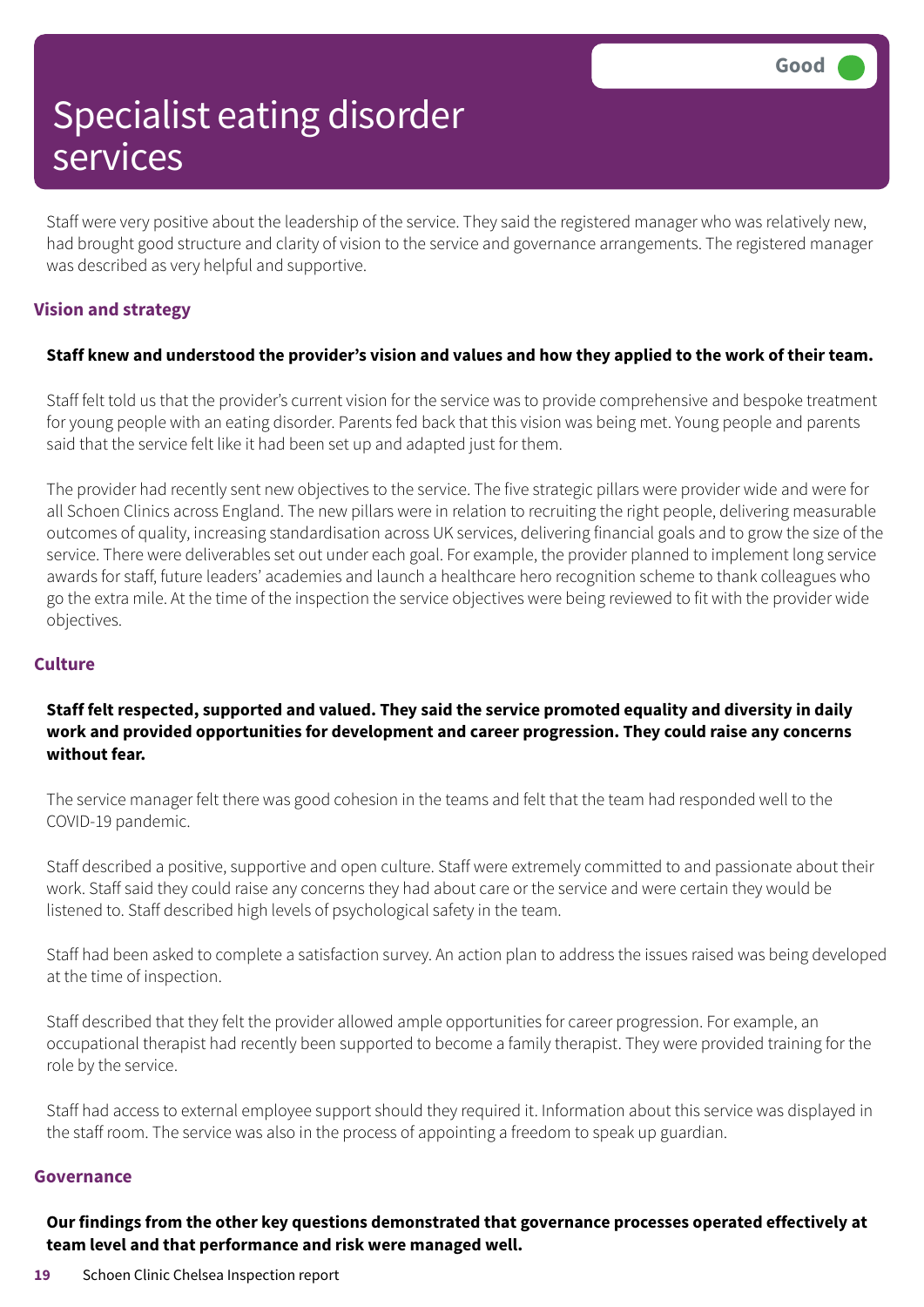There was a comprehensive and detailed governance system supporting staff to provide safe and high-quality care and treatment. There was an auditing programme in place although the service manager felt that the level of auditing was not sufficient during the previous year. The clinic director told us that in the previous year there had been a focus on the development of the programmes and getting the right people in place. During the inspection we identified a difference in quality of care planning between the two pathways. The service manager felt that this would be improved with an increased level of care and treatment record auditing.

Staff told us that clinical governance meetings took place bi-monthly. These meetings followed a fixed agenda. The meetings covered recent audits, feedback from complaints, staffing and recent safeguarding. Leadership meetings involving the registered manager and senior manager from the provider also took place monthly. This meeting covered areas such as service capacity, staffing and vacancies, the service risk register and incidents, complaints and safeguarding. The minutes of these meetings were stored in shared files so that all staff could access and read them.

#### **Management of risk, issues and performance**

#### **The service had effective risk management systems in place.**

The service had a risk register which outlined the current highest risks in the service. These risks reflected those we found during the inspection and reported by staff. At the time of inspection, the main risks on the risk register were, the clinical notes system, staffing and COVID- 19.

Managers carried out regular health and safety monitoring, including fire drills and infection control monitoring. The service had business continuity plans in place for emergencies.

#### **Information management**

#### The service provided staff with the appropriate technology to facilitate their roles and support the delivery of **care and treatment, although staff felt the systems were not best suited to mental health care.**

Staff had access to the equipment and information technology needed to do their work. The information technology infrastructure, including the telephone system, worked well and helped to improve the quality of care. Staff said they had sufficient computers to carry out their roles. Staff also told us that IT support were very responsive.

Staff often told us that they found the IT system difficult to navigate. Staff told us that this system had its limitations and was not best suited for mental health work. The clinical records system was on the risk register for the service. This was due to delays in accessing patient information and increased level of admin support required to manage work arounds. The provider had recently recruited a new head of IT. They were due to meet senior leaders at the service to discuss the functionality of the current system.

#### **Engagement**

The service encouraged and heard views from young people, carers, staff and external partners and acted on them to shape services.

Leaders at the service recognised the importance of having links to other services. They felt these links were important as some young people would require inpatient treatment and it was important that they worked with the services that they referred to.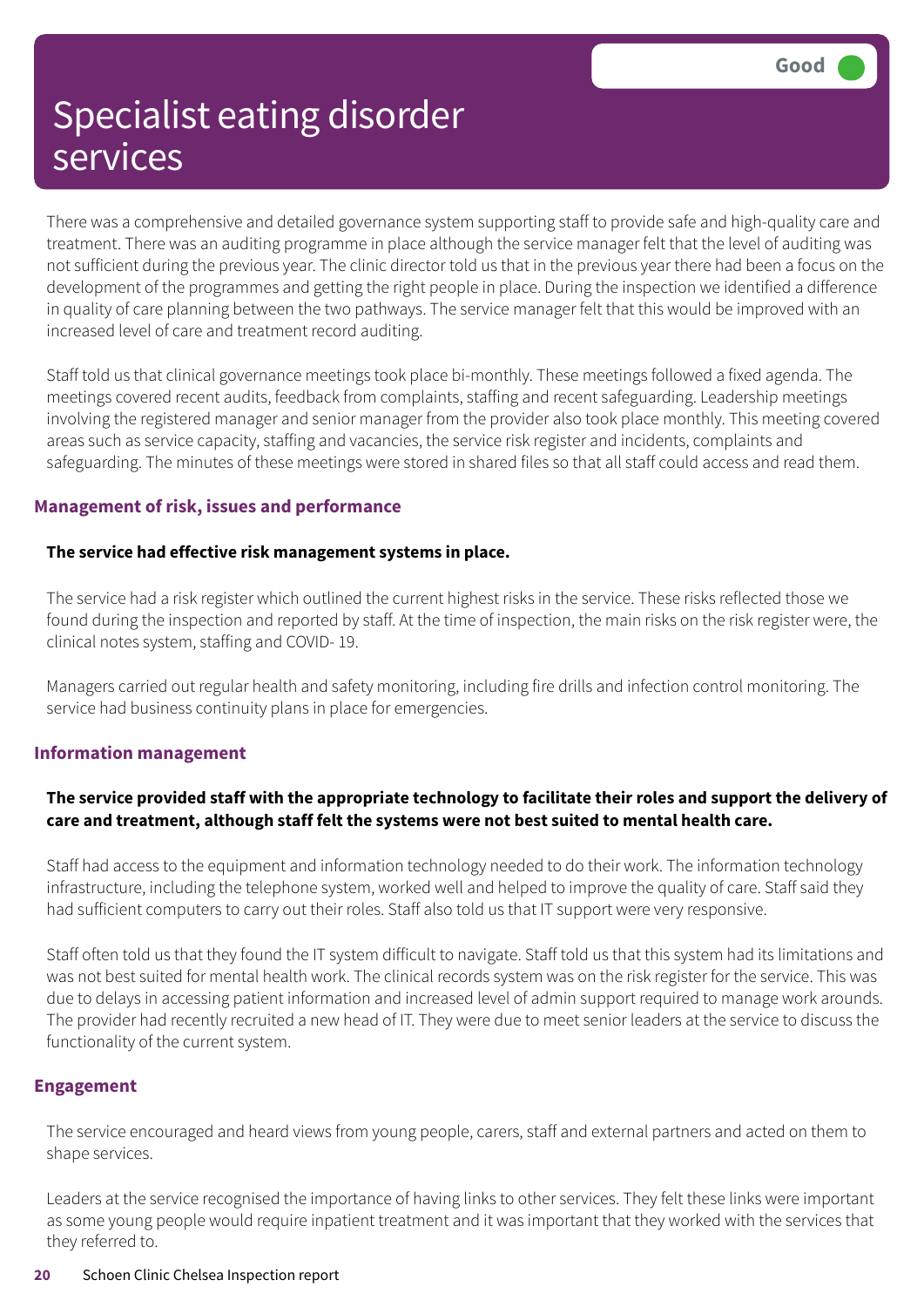The service had recently become affiliated with an eating disorder charity. Two therapists within the service had been providing supervision to staff at the charity during the COVID-19 pandemic.

#### **Learning, continuous improvement and innovation**

#### **Staff collected analysed data about outcomes and performance and engaged in local quality improvement activities**

There was a focus on continuous learning and improvement. Leaders at the provider had identified areas that they would like to improve. For example, leaders were looking at options to improve the IT system and care and treatment records.

The service made use of internal and external reviews of incidents and complaints. Learning was shared and used to make improvements. For example, additional training was rolled out following a complaint about a data breach.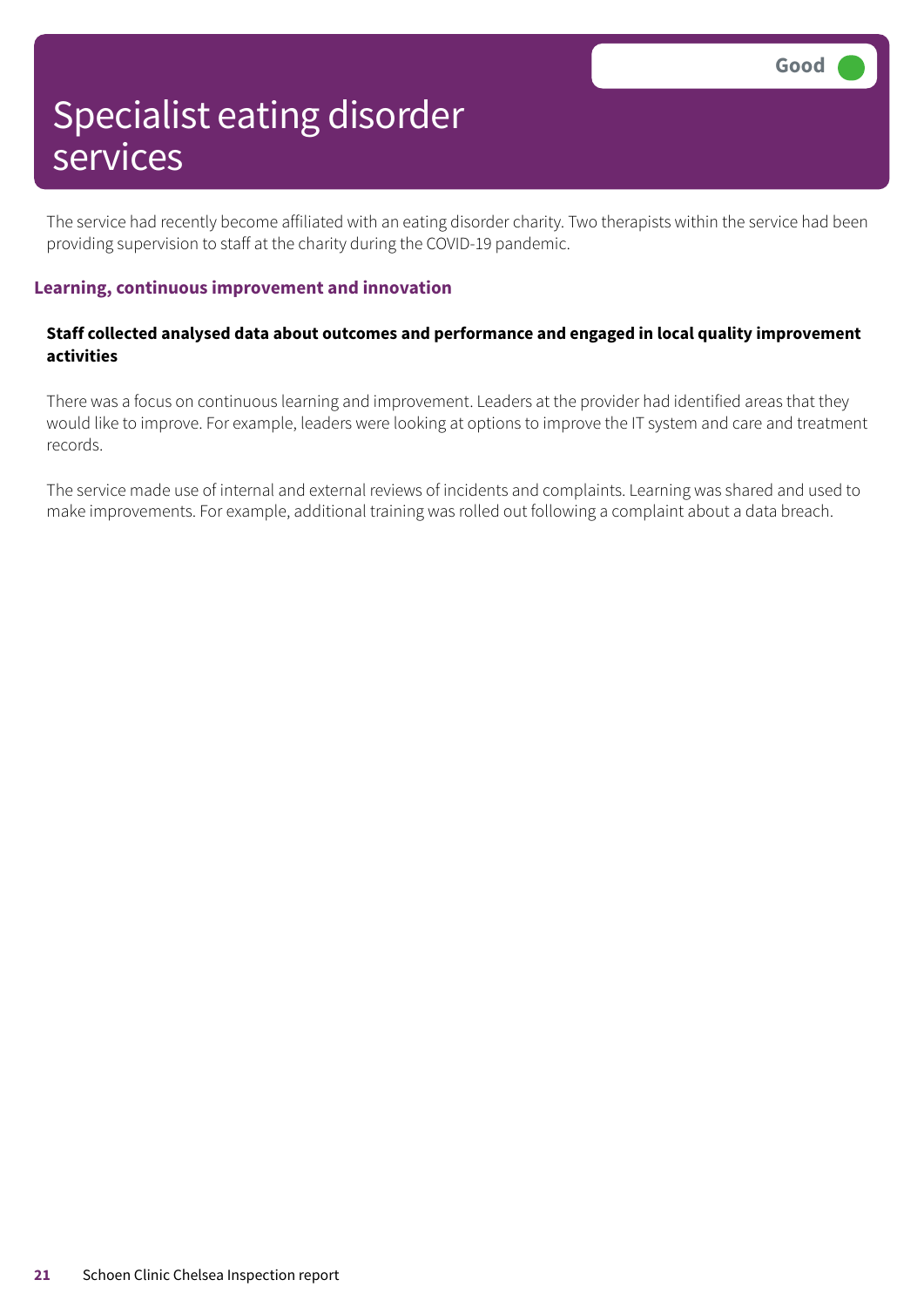**Good –––**

# Community-based mental health services for adults of working age

| Safe             | Good |  |
|------------------|------|--|
| <b>Effective</b> | Good |  |
| Caring           | Good |  |
| Responsive       | Good |  |
| <b>Well-led</b>  | Good |  |

### **Are Community-based mental health services for adults of working age safe?**

We rated it as good.

### **Safe and clean environment**

#### **All clinical premises where patients received care were safe, clean, well equipped, well furnished, well maintained and fit for purpose.**

Staff completed and regularly updated thorough risk assessments of all areas and removed or reduced any risks they identified. Staff had recently completed risk assessments in relation to fire, health and safety, ligature risks and infection control.

All interview rooms had alarms and staff available to respond.

The clinic/treatment room was well equipped with the necessary equipment to carry out physical examinations and measure patients' weight and height. The examination couch was visibly clean and free from damage. All areas were clean, well maintained, well-furnished and fit for purpose.

Staff maintained equipment and kept it clean. Staff cleaned equipment after use. The service ensured equipment and medical devices were serviced and calibrated in line with the manufacturer's instructions. Records showed that weighing scales and height measures were checked monthly. The electrocardiogram machine had been serviced and repaired in February 2022.

Staff made sure cleaning records were up-to-date and the premises were clean. Domestic staff attended the service on Tuesdays, Thursdays and Fridays. The service manager felt this arrangement was working well. The training kitchen was clean and well organised. Sharps were locked away in a safe, the fridge temperature was regularly checked and food was labelled with opening and use by dates.

Staff followed infection control guidelines, including handwashing. At the time of inspection all staff were observed to be wearing appropriate personal protective equipment (PPE). PPE was readily available in the reception area for patients and staff to access. Hand sanitizer stations were located throughout the building. Staff maintained specific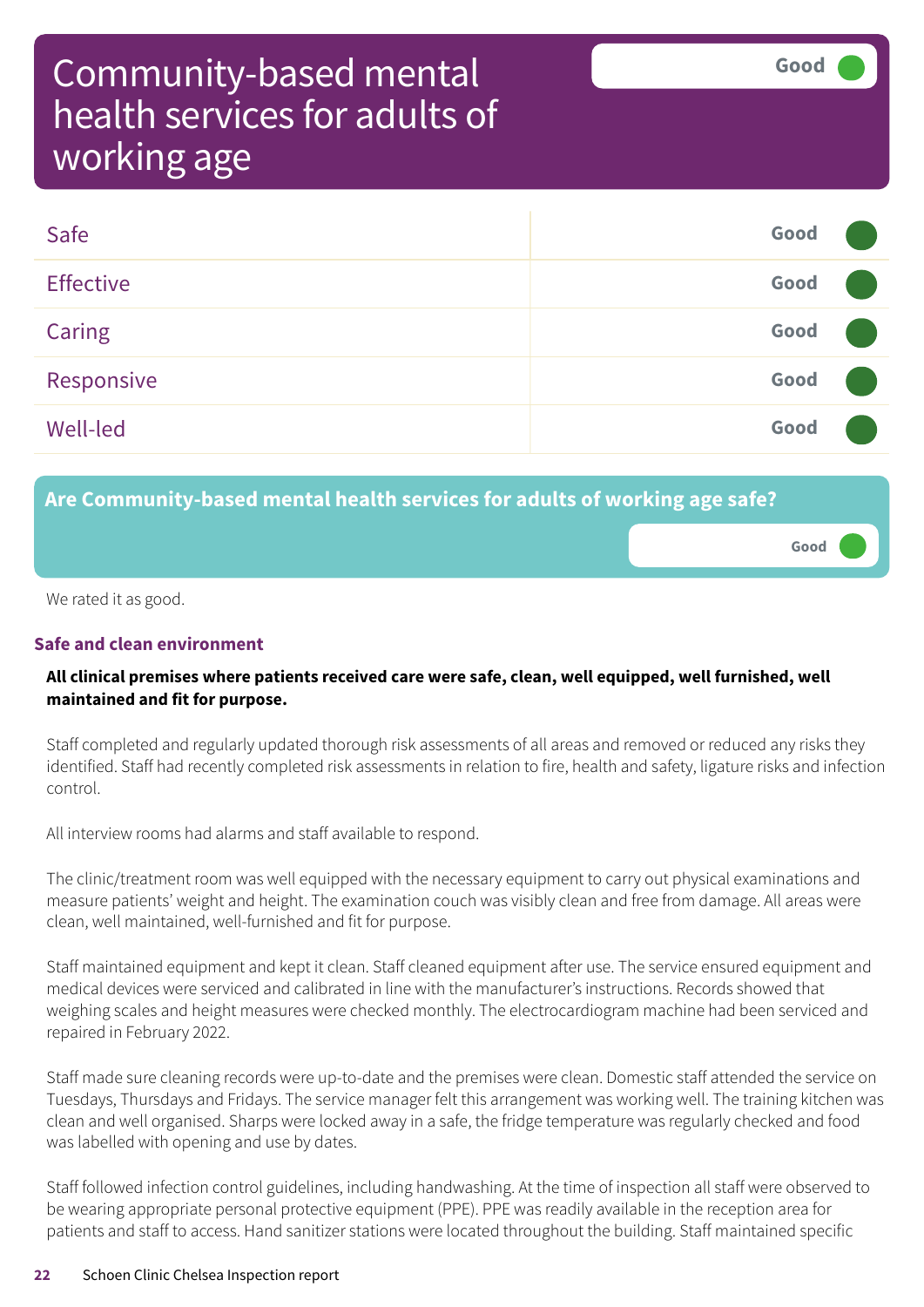changes designed to minimise COVID-19 transmission. Cleaning requirements had increased since the pandemic. Chairs and desks in the service were set apart. Perspex screens had also been introduced to help separate desk space. Visitors were asked to complete a short form in relation to COVID-19 related information upon entry to the service. The service had recently had an independent infection prevention audit carried out. Overall, the service had a compliance rate of 77%. The service had produced an action plan to follow up the areas of non-compliance.

Staff checked the contents of the emergency equipment bag every month. Records showed that planned checks had been completed over the last six months. Staff checked the automated external defibrillator every week and ensured that the defibrillator pads were within the expiry date.

#### **Safe staffing**

#### **The service had enough staff, who knew the patients and received appropriate training to keep them safe from avoidable harm. There were sufficient staff of different disciplines to ensure patients received the time they needed.**

The service had enough staff to keep patients safe. All patients that we spoke with said that there were enough staff to meet their needs. At the time of inspection, the service had 2.9 whole time equivalent (WTE) vacancies, the majority of these vacancies were new posts created in the children and young people pathway. Interviews for these positions had been booked.

Therapy staff were made up of a combination of full time and part time workers.

Senior staff told us they were able to recruit staff based on the needs of patients. The clinic director told us that recruitment of specialist clinicians had been challenging. In response to this they had decided to recruit more junior staff and to develop them internally. For example, the service had recently recruited a therapy assistant in their second year of training.

The service did not use any bank or agency staff.

Managers supported staff who needed time off for ill health and sickness levels were low. Managers were able to plan to cover staff sickness and absence.

The service had enough medical staff, with two part time consultant psychiatrists in post. The capacity of one of the consultants was identified as a risk on the risk register. The was because in 2021 there had been a significant increase in referrals. The clinical notes were not always being added to patient records contemporaneously. The service to steps to address this. A new consultant for the anxiety and mood pathway had also been recruited to increase medical capacity within the service. The service was also looking to recruit another part time consultant psychiatrist at the time of inspection.

The service could get support from a psychiatrist quickly when they needed to.

#### **Mandatory training**

Staff had completed and kept up-to-date with their mandatory training. Training compliance ranged from 80% to 100% in the service.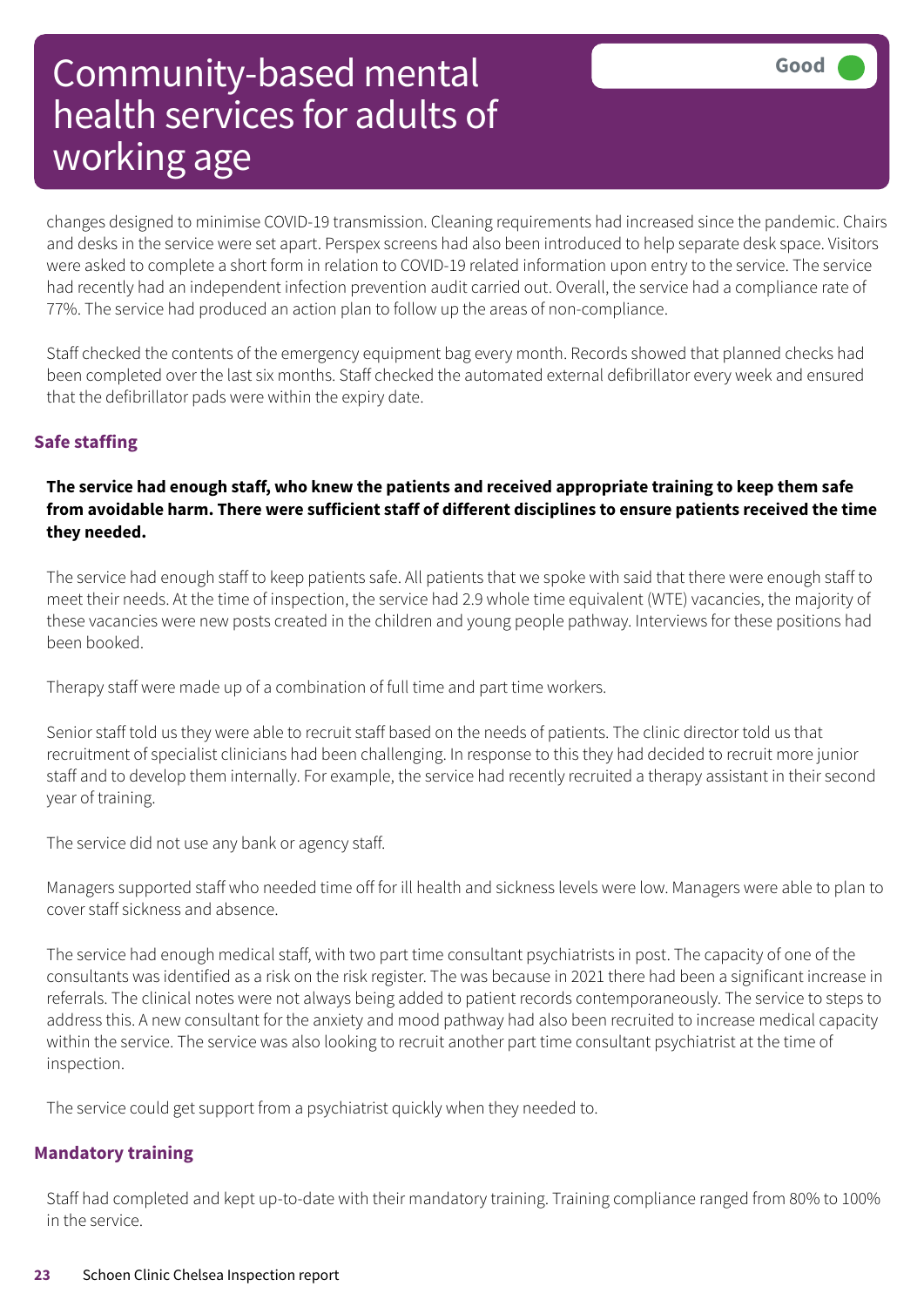The mandatory training programme was comprehensive and met the needs of patients and staff. The training included, fire safety, resuscitation, safeguarding, mental health awareness and mental capacity training.

Managers monitored mandatory training and alerted staff when they needed to update their training. Managers would discuss training compliance during regular supervision.

#### **Assessing and managing risk to patients and staff**

**Staff assessed and managed risks to patients and themselves well. They responded promptly to sudden deterioration in a patient's health. When necessary, staff worked with patients to develop crisis plans.**

#### **Assessment of patient risk**

The private enquiries manager carried out an initial screening of referrals to see whether they were suitable for and could benefit from the service. They explained the service that was offered to adults and to young people, explained the inclusion and exclusion criteria and signposted referrers to other more appropriate services when needed. The private enquiries manager had received training to determine whether the service could potentially meet the prospective patient's needs. If they had any doubts or were unsure, they consulted with a clinician. They always checked whether the patient had a clinician such as a GP or consultant psychiatrist involved in their care already. Following the initial triage, patients were allocated to a consultant psychiatrist or clinical psychologist for a comprehensive assessment of their needs and risks.

The anxiety and mood disorders programme had clear inclusion and exclusion criteria. The service did not take on high risk people. The exclusion criteria stated the service should not take on people with; psychosis, a primary diagnosis of personality disorder, active substance misuse or active suicidal planning.

Risk assessments were completed by the key worker in their first key work session with the patient. The risk assessment was reviewed every four weeks or more frequently if new risks arose. Risk assessments were reviewed again on discharge from the programme.

#### **Management of patient risk**

We reviewed five patient care and treatment records as part of the inspection. It was not always clear from reviewing the risk assessments how patient risks were being managed. For example, for a service user who was considered to be a high risk of substance misuse, it was not clear from reading the risk assessment what the service was doing to mitigate this risk. Following a further review of the patient's progress notes and discussing the patient with the lead consultant it was clear that staff had appropriately signposted the service user to other organisations. The service was also recording the patient's vital signs on a weekly basis so that they could monitor their physical health and they were aware that the patient was regularly seeing their GP. The service manager told us that the patient's risk assessment would be updated to show the risk management processes in place. The service manager was keen to adapt the current electronic system as they felt it did not allow staff to complete risk assessments effectively.

Staff responded promptly to any sudden deterioration in a patient's health. All patients on the anxiety and depression pathway were discussed during a weekly multidisciplinary team (MDT) meeting. The notes from this meeting were added to each patient's progress notes. These notes were comprehensive and discussed each patient's risk at the time of the meeting.

Staff continually monitored patients on waiting lists for changes in their level of risk and responded when risk increased.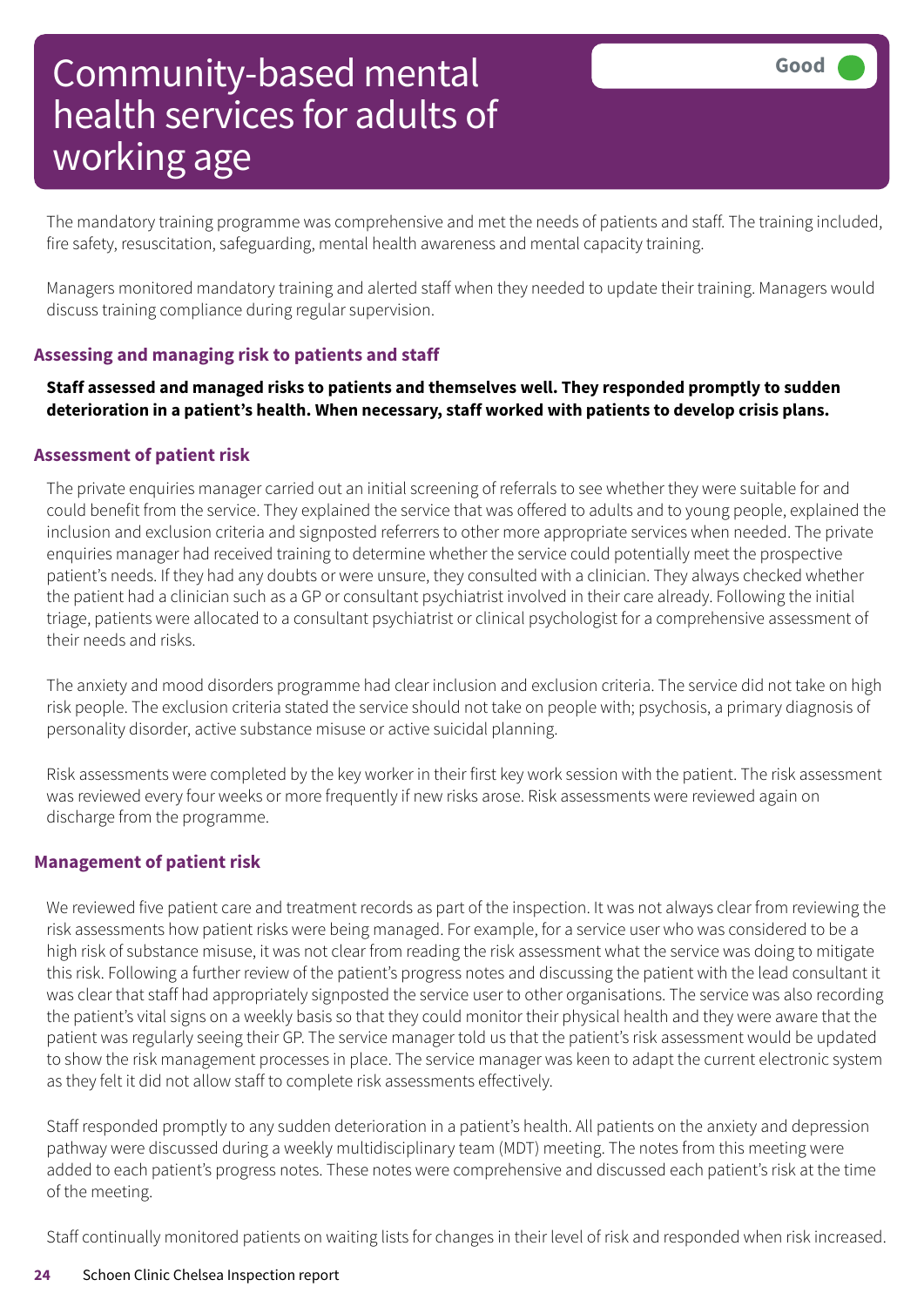Staff would ask for a patient's permission to share information about their care and treatment with their GP. If a patient declined to give consent for the service to contact their GP, the service doctor discussed this with the patient during their assessment and future sessions. The consultant would also explain the risks of not sharing the information. However, some patients did not give permission for the service to share information with their GPs. The consultant told us that he would adapt letters alongside the patient so that they were happy with the level of information shared.

Adults and children and young people used services in the building. The service kept the two age groups apart to maintain safety. Staff escorted children and young people around the building at all times to prevent any contact with adults.

Staff could recognise when to develop and use crisis plans and advanced decisions according to patient need. Crisis information was passed on by the administration team when required. Service users were provided with an induction pack when they started which contained various documents including crisis contact details. Patients who were higher risk were given contact details for their local crisis lines instead of the more generic 111. Key workers also had conversations with patients about what to do in a crisis.

#### **Safeguarding**

#### Staff understood how to protect patients from abuse, however staff did not always complete a full record to **demonstrate the reasons why they had not made referrals to the local authority .**

Staff received training on how to recognise and report abuse, appropriate for their role and staff kept up-to-date with their safeguarding training. The service had four mandatory training modules about safeguarding children and adults. Compliance ranged from 80% to 100% for these modules.

Staff could give examples of how to protect patients from harassment and discrimination, including those with protected characteristics under the Equality Act.

Staff knew how to recognise adults and children at risk of or suffering harm and worked with other agencies to protect them. The clinic director told us that they had previously raised a safeguarding concern to the local authority. The clinic followed this up with the local authority to ensure that social services had conducted a welfare check and that there were no safeguarding concerns.

However, we reviewed one patient care and treatment record where safeguarding concerns were identified. Staff were concerned that a patient may be at risk of domestic violence. The care and treatment records did not provide suitable assurance that staff had put sufficient safeguards in place to protect the patient. The team decided a safeguarding referral to the to the local authority was not appropriate. Staff told us that these concerns were discussed during the weekly MDT meeting and it was decided that the threshold for a safeguarding referral was not met, this decision was not documented. When this was raised at the time of the inspection the clinic director accepted that this decision should have been documented. The service manager told us that staff would be reminded about the importance of documenting key decisions.

Staff knew who the safeguarding lead for the service was and staff had contact details for social workers at the local authority and the local authority safeguarding team.

#### **Staff access to essential information**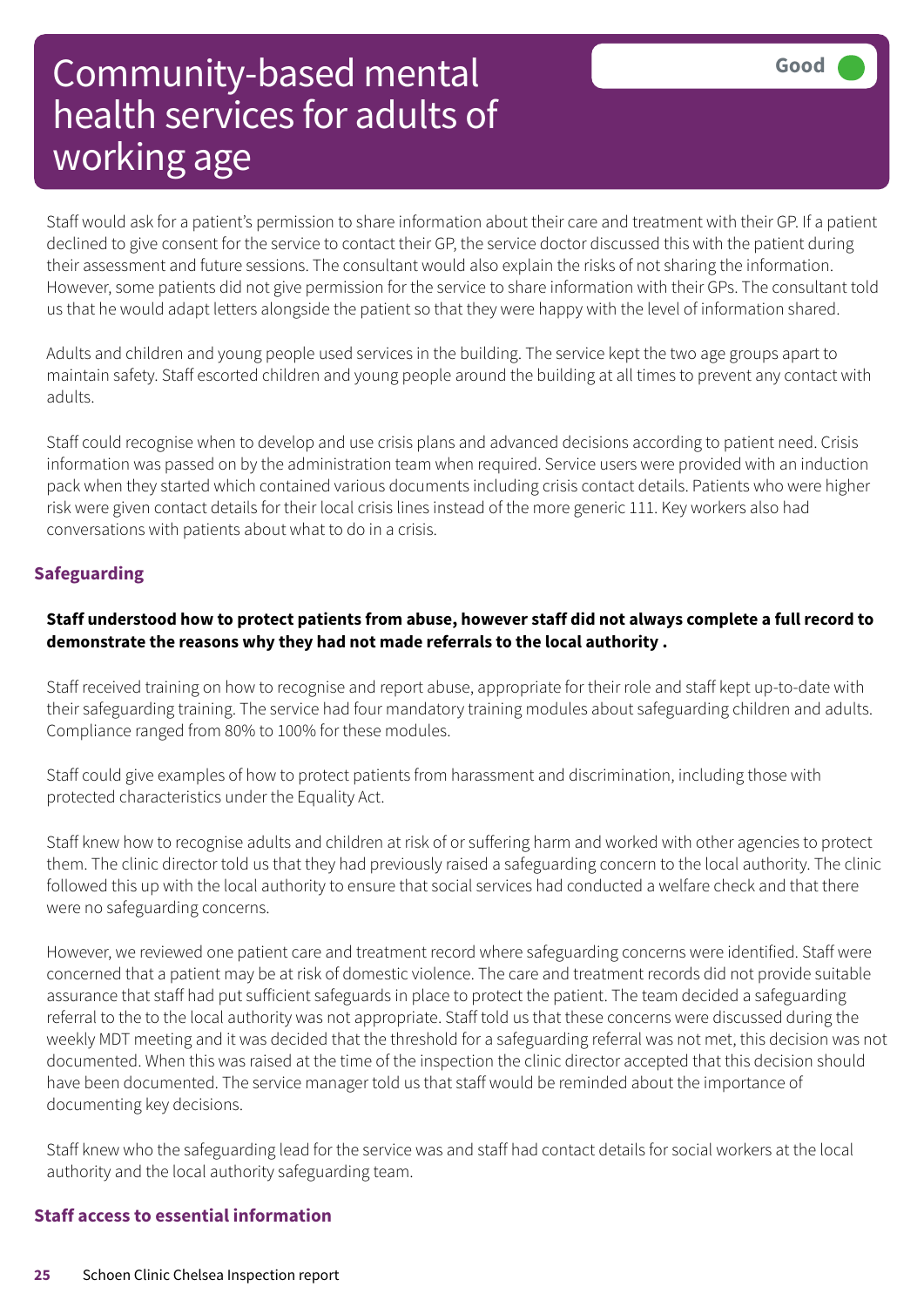#### **Staff kept progress notes of patients' care and treatment. Most records were detailed. Records were clear, up-to-date and easily available to all staff providing care.**

Most patient progress notes were detailed and contained input from across the MDT. However, some care plans and risk assessments were not sufficiently detailed. It was clear from the progress notes that staff were meeting patients' needs and patients were heavily involved in their care and treatment, but this was not always clearly recorded in patient care plans and risk assessments.

The records system was adopted from a physical health service under the same provider. Staff told us that this system had its limitations and was not best suited for mental health work. The clinic director was keen to adapt the current system so that staff could navigate and complete records more easily. However, a final decision on this was yet to be made since a case was put forwards to the provider over a year ago.

Records were stored securely. All computer systems were accessed by individual usernames and passwords.

#### **Medicines management**

The systems and arrangements for managing medicines and equipment minimised risks. The service kept prescription stationery securely and monitored its use. Prescriptions could be collected by patients or would be delivered via specialist courier.

Medical staff prescribed medicines to patients and gave advice on medicines in line with legal requirements and current national guidance.

No medicines were stored on site.

#### **Track record on safety**

The service had a good track record on safety.

#### **Reporting incidents and learning from when things go wrong**

**The service managed patient safety incidents well. Staff recognised incidents and reported them appropriately. Managers investigated incidents and shared lessons learned with the whole team and the wider service. When things went wrong, staff apologised and gave patients honest information and suitable support.**

Staff knew what incidents to report and how to report them. Staff raised concerns and reported incidents and near misses in line with provider policy. Incidents were reviewed during bi-monthly team meetings. For example, between October and December 2021 there were no serious incidents but there were 12 lower level incidents. These incidents were discussed in the January governance and quality meeting. During these meetings staff would be reminded to report all incidents using the electronic incident reporting system.

Staff understood the duty of candour. They were open and transparent and gave patients and families a full explanation if and when things went wrong. For example, staff apologised to a patient when the subject line of a confidential email included the patients full name.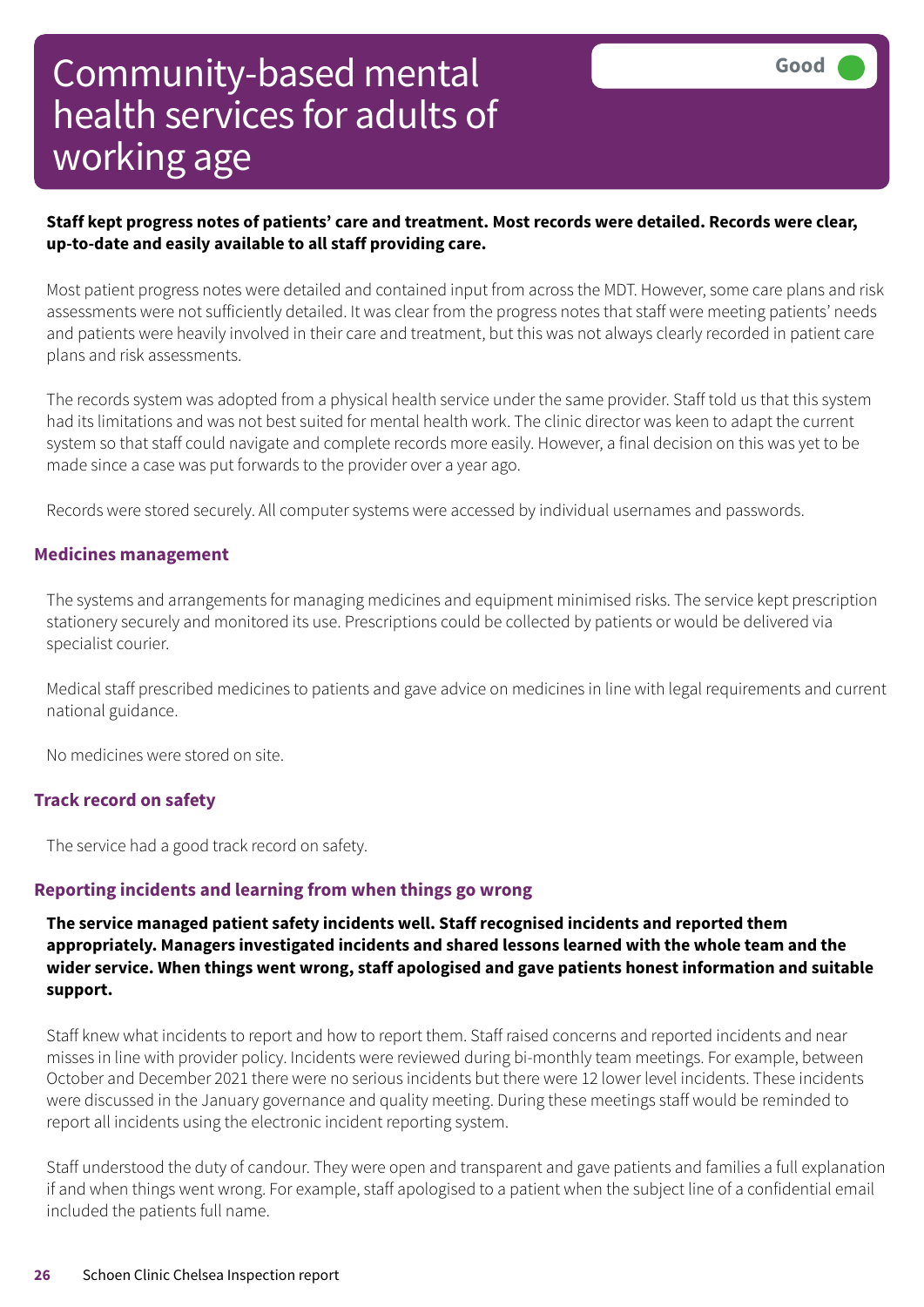Managers told us they would debrief and support staff after any serious incident. Due to the service seeing low risk patients this had not been required by the time of the inspection.

Managers investigated incidents thoroughly. Patients and their families were involved in these investigations.

There was evidence that changes had been made as a result of feedback. For example, there had been a few incidents related to GDPR. The learning from this incident was that all staff received further training about information governance. All staff reminded were reminded of the importance of checking information in emails before sending during a recent governance and quality meeting.

#### **Are Community-based mental health services for adults of working age effective?**

We rated it as good.

#### **Assessment of needs and planning of care**

#### Staff assessed the mental health needs of all patients. They worked with patients to develop individual care **plans and updated them as needed**. **Most care plans reflected the assessed needs, were personalised, holistic and recovery-oriented.**

As part of the inspection we reviewed five patient care and treatment records. Staff completed a comprehensive mental health assessment of each patient. Although the assessments did not follow a standard template they were detailed. Where appropriate this included their clinical needs and their mental and physical wellbeing. The consultant completed a full assessment of each patient at their first appointment.

Staff made sure that patients had a full physical health assessment and knew about any physical health problems. For example, staff were concerned about a patient's body weight and general wellbeing, which was identified during the initial assessment. In response to this the patient's physical health observations were recorded on a weekly basis and a blood test was requested from the patient's GP. The clinic director felt that the physical health checks had been enhanced since the recruitment of an additional nurse.

Three out of five care plans we reviewed were generic and lacked the necessary level of individual detail. Information that was present in the patients' progress notes was not always documented in the care plan. When speaking to staff and patients it was clear that patients were heavily involved in their care and treatment, but this was not always evident in the care plans. All patients that we spoke to told us that they had a copy of their care plan. The clinic director acknowledged that this was an area that required further work for the anxiety and mood pathway.

Staff regularly reviewed and updated care plans when patients' needs changed. Key workers met regularly with their patients and updated care plans during these sessions.

**Good –––**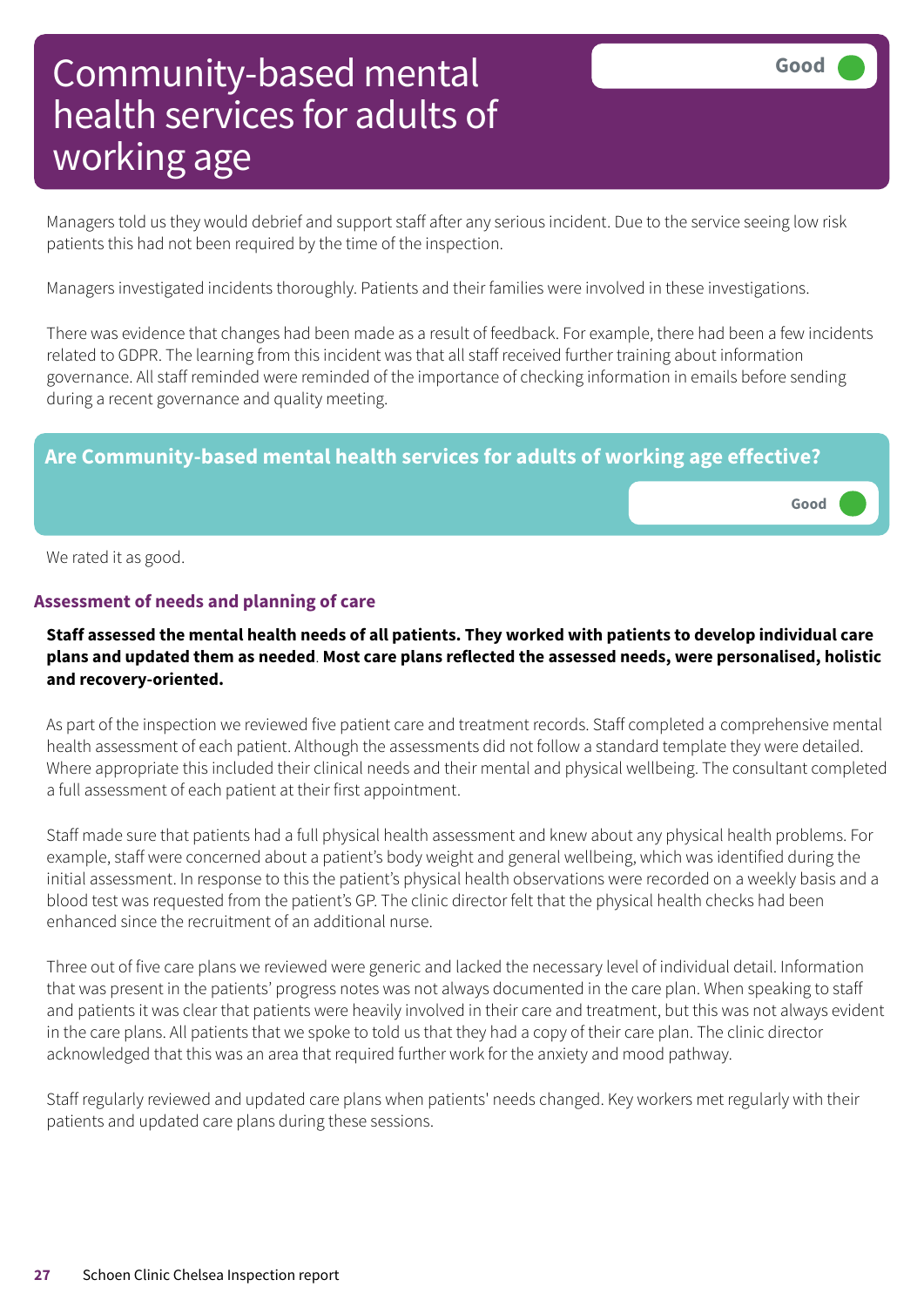#### **Best practice in treatment and care**

Staff provided a range of treatment and care for patients based on national guidance and best practice. They ensured that patients had good access to physical healthcare and supported them to live healthier lives. Staff **used recognised rating scales to assess and record severity and outcomes. They also participated in clinical audit, benchmarking and quality improvement initiatives.**

In the anxiety and mood day programme patients were offered a range of evidence based therapeutic groups alongside individual therapeutic input. Each patient had a keyworker who worked with them to set individual goals and determine the care and support they needed to achieve those goals. The groups provided included integrated cognitive behaviour therapy, compassion focused therapy, mindfulness, dialectical behavioural therapy and schema therapy, designed to address deeper level maladaptive schematic beliefs and interpersonal patterns that are not responsive to first-line therapeutic approaches.

Staff measured clinical outcomes for patients using different measures such as patient health questionnaire (PHQ-9), which measures depression; generalised anxiety disorder assessment (GAD-7); and work and social adjustment scale (WSAS), a measure of the impact a person's mental health difficulties on everyday functioning. Patients completed outcome measure questionnaires at the beginning of therapy and every four to six weeks after that. The clinic director felt that the service was good at using outcome measures at the beginning of a patient's treatment but were less likely to use the outcomes towards the end of treatment. The clinic director told us that increasing the use of outcome measure for patients near discharge was an objective for 2022.

Where appropriate, staff gave people advice so they could self-care. For example, they provided guidance on straightforward ways to reduce the effects of depression such as ensuring patients got enough sleep and avoided alcohol.

Staff made sure patients had support for their physical health needs, either from their GP or community services. For example, the consultant had requested that a patient's GP conduct a thyroid function test. Staff told us that the level of collaboration between GPs and the service varied.

Staff used technology to support patients. Staff provided text, telephone and video call support which patients found particularly helpful. Patients could now access appointments online in response to the COVID-19 pandemic. Managers in the service were keen to continue a hybrid service in the future with virtual and face to face appointments available.

Staff took part in clinical audits. The service had an audit schedule in place. Care plans and risk assessments were audited on a quarterly basis. This audit reviewed all current day patients to ensure they had a current care plan and risk assessment in place. These audits did not always assess the quality of the care plans and risk assessments. The clinic director felt that the auditing could be more detailed and had plans to implement a more detailed qualitative audit of care and treatment records.

#### **Skilled staff to deliver care**

The teams included or had access to the full range of specialists required to meet the needs of patients under their care. Managers made sure that staff had the range of skills needed to provide high quality care. They **supported staff with appraisals, supervision and opportunities to update and further develop their skills. Managers provided an induction programme for new staff.**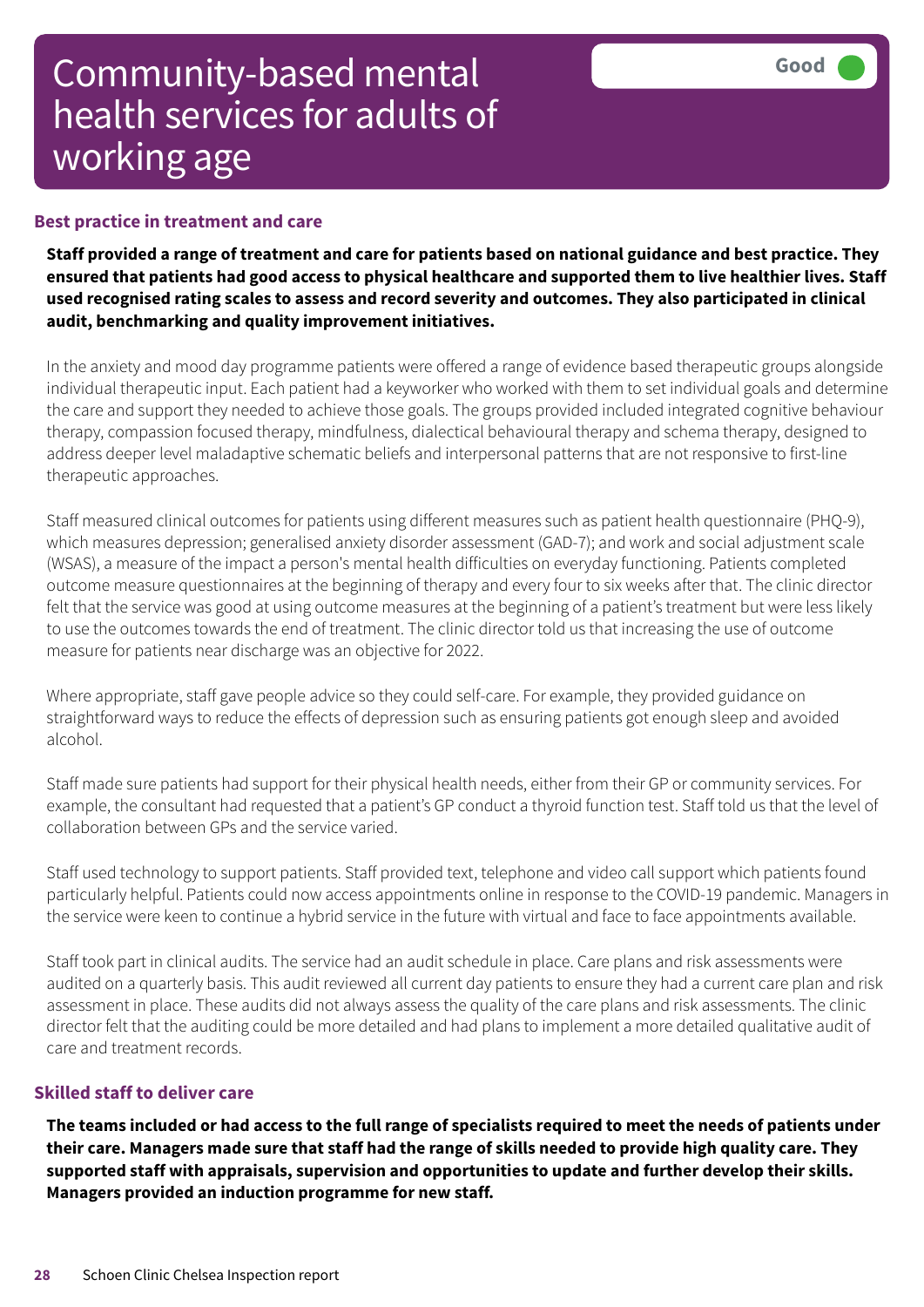The anxiety and mood pathway team included or had access to the full range of specialists required to meet the needs of patients. The anxiety and mood service had two part time consultant psychiatrists, a psychotherapist, primary therapists, assistant psychologists and an occupational therapist.

Managers made sure staff had the right skills, qualifications and experience to meet the needs of the patients in their care.

Managers gave each new member of staff a full induction to the service before they started work. We spoke to a recent new starter, they told us that the induction was very thorough. It covered a tour round the centre, protected time to review the policies and procedures and mandatory e-learning. Newly recruited staff told us that they felt comfortable asking colleagues for support if they were unsure about procedures at the service.

Managers supported permanent medical staff to develop through yearly, constructive appraisals of their work. The anxiety and mood pathway consultant received their supervision and revalidation from an NHS mental health trust who they were also working for. The consultant also told us that the clinical director for the provider was also assessible and could readily provide advice on complex cases.

All staff described receiving regular supervision both managerial and clinical. Some staff also received external supervision. Between January 2021 and December 2021, the average monthly clinical supervision completion rate was 95%. It was 90% for managerial supervision during the same time period. Staff told us that they regularly received supervision and felt able to approach their managers as and when required. Staff attended regular reflective practice meetings, with an external supervisor.

Managers made sure staff attended regular team meetings and gave information to those who could not attend. Team meetings covered the performance of the service, such as staffing, audits, learning from incidents, complaints and compliments. Detailed minutes of the meetings were recorded and shared with staff after the meeting.

Managers identified any training needs their staff had and gave them the time and opportunity to develop their skills and knowledge. Staff told us that they were able to access specialist training.

Managers recognised poor performance, could identify the reasons and dealt with these.

#### **Multidisciplinary and interagency team work**

#### Staff from different disciplines worked together as a team to benefit patients. They supported each other to **make sure patients had no gaps in their care. The team had effective working relationships with other relevant teams within the organisation and with relevant services outside the organisation.**

Staff from different disciplines met at the beginning and end of most days to handover important messages and to briefly discuss patient care. The MDT met weekly to discuss the care and progress of the patients in the anxiety and depression programme.

The clinic had good relationships with other services and staff were able to sign post and refer on patients when they could not meet their particular needs. For example, the service had strong relationships with nearby independent mental health hospitals and would make referrals if staff felt an enhanced level of care was required.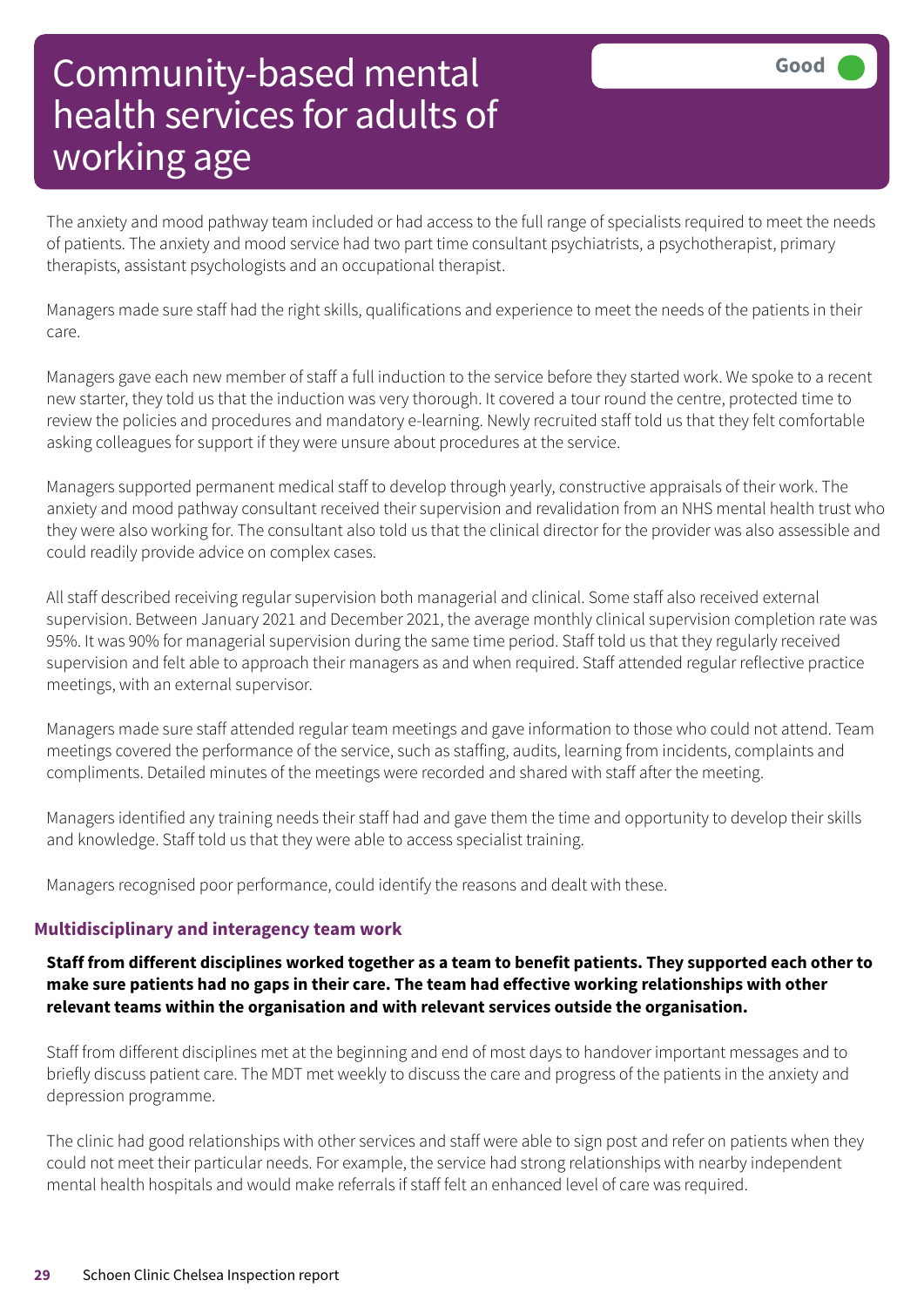All patients were asked for consent to share details of their consultation and any medicines prescribed with their registered GP on each occasion they used the service. When patients had reservations about sharing information with the GP, the doctor explained the importance of information sharing and agreed the text of the GP letter with the patient.

#### **Good practice in applying the Mental Capacity Act**

Staff supported patients to make decisions on their care for themselves. They understood the trust policy on **the Mental Capacity Act 2005 and assessed and recorded capacity clearly for patients who might have impaired mental capacity.**

Staff supported patients to make decisions about their care for themselves. They understood the provider's policy on the Mental Capacity Act 2005 and assessed and recorded capacity clearly for patients who might have impaired mental capacity.

Staff had a detailed understanding of the Mental Capacity Act and 88% of them had completed their Mental Capacity Act training.

Staff were clear about recording consent for care and treatment and each patient was expected to complete a consent form upon admission to the service. This included information about whether the patient consented to their information being shared with their family or carers and external services.

### **Are Community-based mental health services for adults of working age caring?**

**Good –––**

We rated it as good.

#### **Kindness, privacy, dignity, respect, compassion and support**

#### **Staff treated patients with compassion and kindness. They understood the individual needs of patients and supported patients to understand and manage their care, treatment or condition.**

As part of this inspection we spoke to four patients. Every patient we spoke to was overwhelmingly positive about the care they had received or were receiving at the service. All the patients praised the staff and told us how they had helped put them at ease. One patient said that the kindness they received from everyone from the reception staff to the consultant made them feel accepted for who they are. Multiple patients told us that the service had changed their lives for the hetter

We reviewed written feedback from four patients and a patient's relatives using the anxiety and depression day service. Patients were very positive about their experience. They described therapists as warm, kind, compassionate and sensitive. One patient described how 'every effort was made to accommodate each patient on an individual basis in a kind and caring manner', another patient described therapeutic group sessions as 'simply superb.'

Staff provided practical help, emotional support and advice to patients when they needed it. Patients told us about the various therapy groups and one to one sessions they took part in.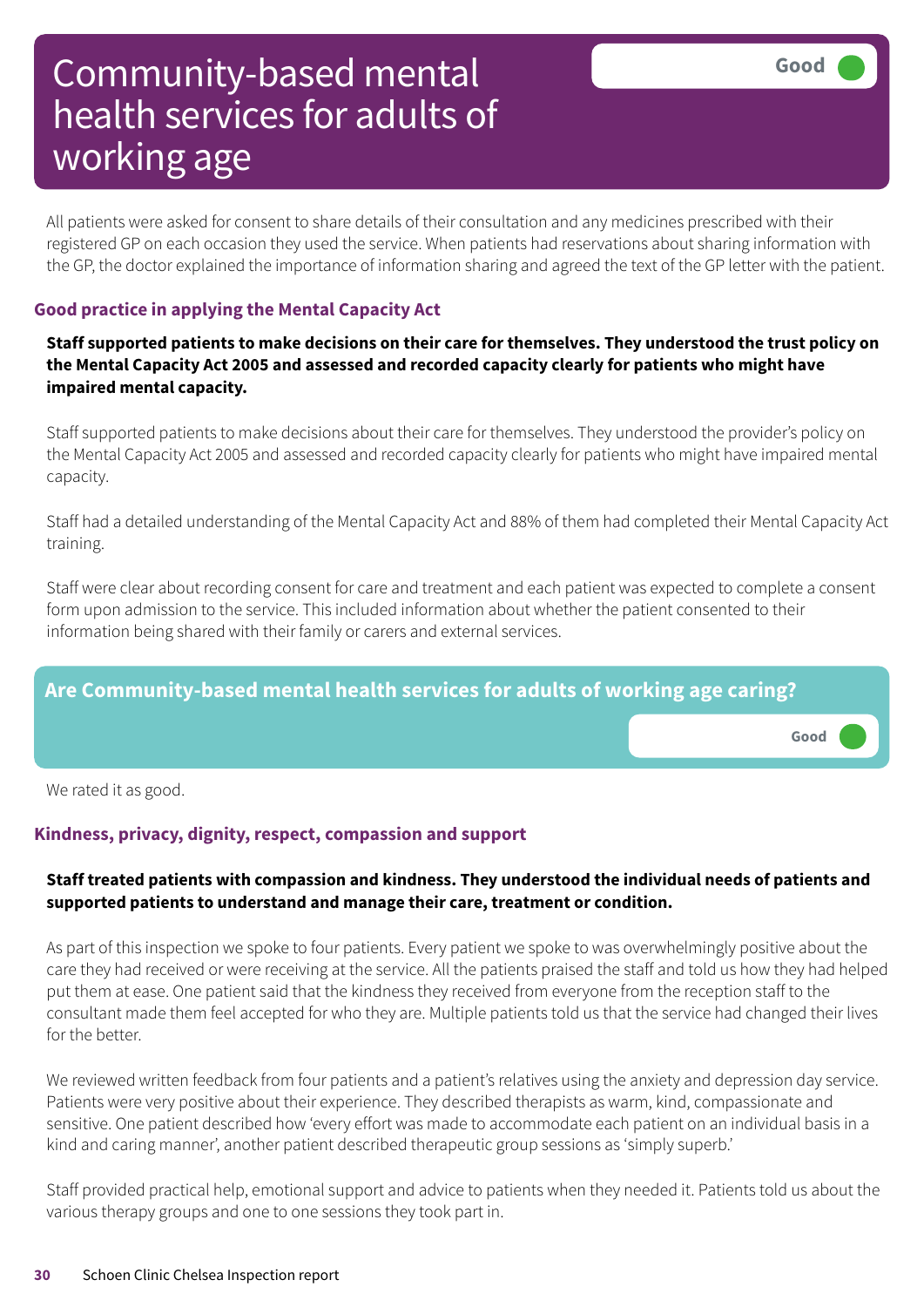Staff directed patients to other services and supported them to access those services if they needed help. For example, the service would refer patients for inpatient treatment if required.

Staff understood and respected the individual needs of each patient. Patients told us that staff at the service made them feel like they were the only patient at the service. Patients said that the service was tailored to their needs.

Staff felt that they could raise concerns about disrespectful, discriminatory or abusive behaviour or attitudes towards patients and staff. Staff told us that managers had an open-door policy and they would feel comfortable raising concerns.

Staff mostly followed policy to keep patient information confidential. There had been a few incidents when patient information was shared accidentally. For example, a patient's name was shared in the subject line to another service user. In response to this all staff received further training in information governance and the patient received an apology.

#### **Involvement in care**

#### Staff involved patients in care planning and risk assessment and actively sought their feedback on the quality **of care provided. They ensured that patients had easy access to independent advocates.**

#### **Involvement of patients**

We reviewed five patient care and treatment records, when reviewing the patient progress notes and speaking to patients it was evident that care was centred around the patient. However, care plans did not always make it clear that patients had been involved in their care and treatment.

Staff made sure patients understood their care and treatment. All patients we spoke to said that staff would take the time to explain any complex issues in relation to their care and treatment.

Staff involved patients in decisions about the service, when appropriate. The service invited patients to give feedback about their experience and made changes in response. For example, in the adult day service a physical health focused group had been introduced after suggestions from patients.

Patients could give feedback on the service and their treatment and staff supported them to do this. Patients were frequently asked to provide feedback on the service, this was done by completing a feedback questionnaire. The survey asked questions about how likely patients would be to recommend the service to friends and family and how they would rate their treatment at the service. There was also a free text option at the bottom of the survey. We saw nine recently completed surveys, all of which were overwhelmingly positive about the care and treatment the patients had received.

#### **Involvement of families and carers**

Staff informed and involved families and carers appropriately. Staff would ask patients if they would like their family involved in their care.

**Are Community-based mental health services for adults of working age responsive?**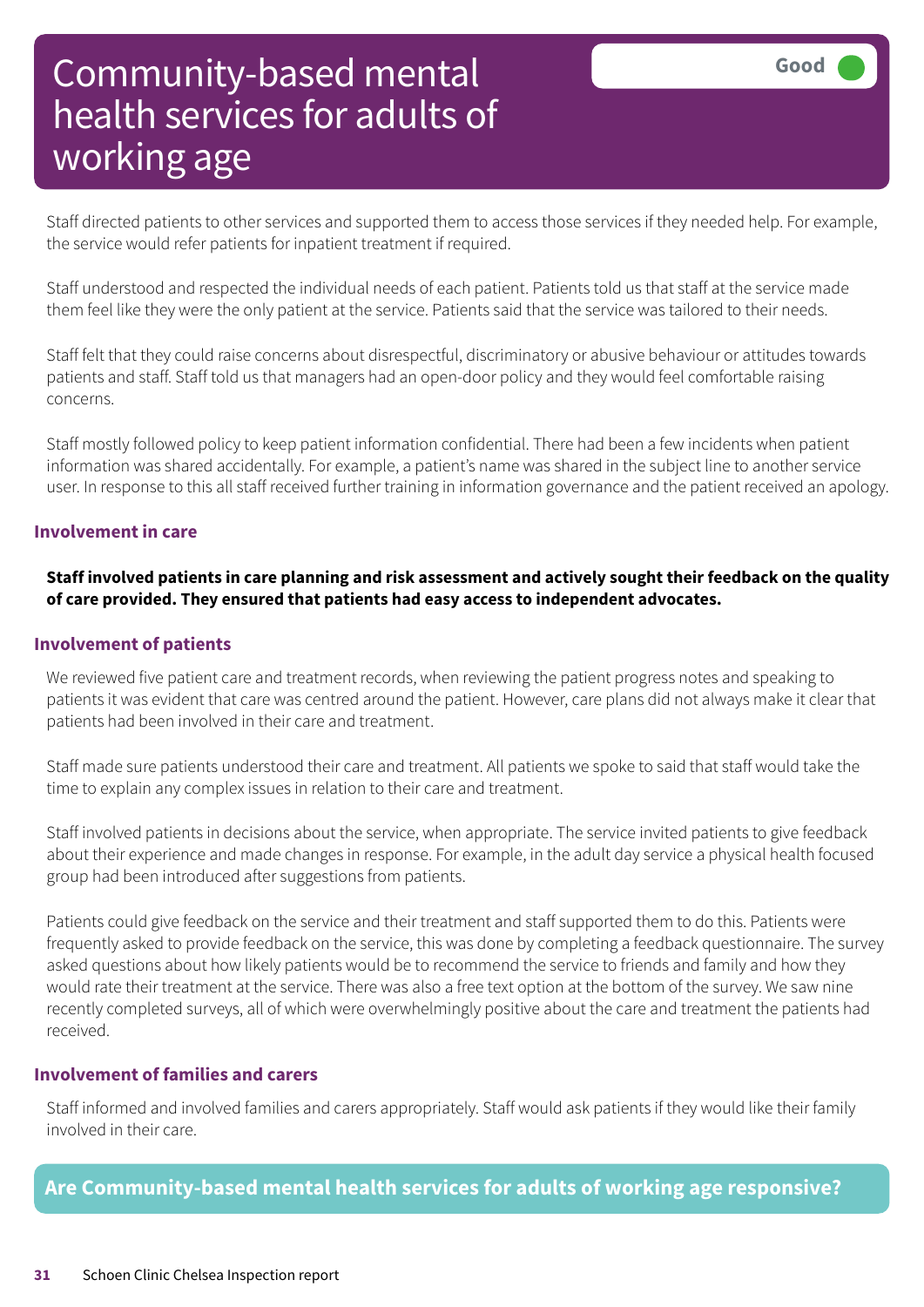

We rated it as good.

#### **Access and waiting times**

#### The service was easy to access. Its referral criteria did not exclude patients who would have benefitted from **care. Staff assessed and treated patients promptly.**

Referrals into the pathway came from GPs, other mental health services, or self-referrals. All referrals underwent an initial triage, to ensure the person might benefit from the service and allocated for an assessment by a psychiatrist or sometimes a clinical psychologist.

The anxiety and depression service had clear inclusion and exclusion criteria. Inclusion criteria included a range of problems such as depression, anxiety and obsessive-compulsive disorder, that had a significant impact on people's lives and relationships. Exclusion criteria included people who were actively suicidal or suffering from psychosis or addictions. The adult service received more referrals for outpatient support than they had capacity. Patients that could not be accepted were signposted to another service.

Patients in the anxiety and depression service usually attended groups over an eight-week cycle although individual therapy could go on for much longer.

There were 11 patients using the day programme in the anxiety and depression service at the time of the inspection, attending different groups. About 35 people had been through the programme in the last 12 months. Group sizes were a maximum of eight or nine in a group, although more usually five or six. All groups were held face to face. Although the service had offered virtual groups during the pandemic this was now all face to face. Some individual therapy was provided virtually as well as people receiving face to face sessions.

If patients did not attend a planned session their key worker called them to check on their well-being.

On approaching discharge from the programme key workers discussed future aims and goals with patients and how they could achieve them. Together they prepared a relapse prevention plan. A discharge letter with the ongoing care plan was sent to the patient and copied to the patient's GP.

The consultant psychiatrist for the anxiety and mood pathways said the discharge timeframes were more fluid for the adult service than the children and young people service. This was because the care plans needed to fit around personal circumstances such as working patterns. Regular reviews would be completed and step-down options considered. Group therapy moving to individual therapy was part of the discharge plan and could continue for months after assessment. Some service users would want to remain in touch periodically or have booster sessions with the consultant psychiatrist or therapists.

Patients had some flexibility and choice in the appointment times available. In response to the COVID-19 pandemic face to face appointments and online appointments were available. Patients told us that appointments were readily available and they would be scheduled to fit alongside their other commitments.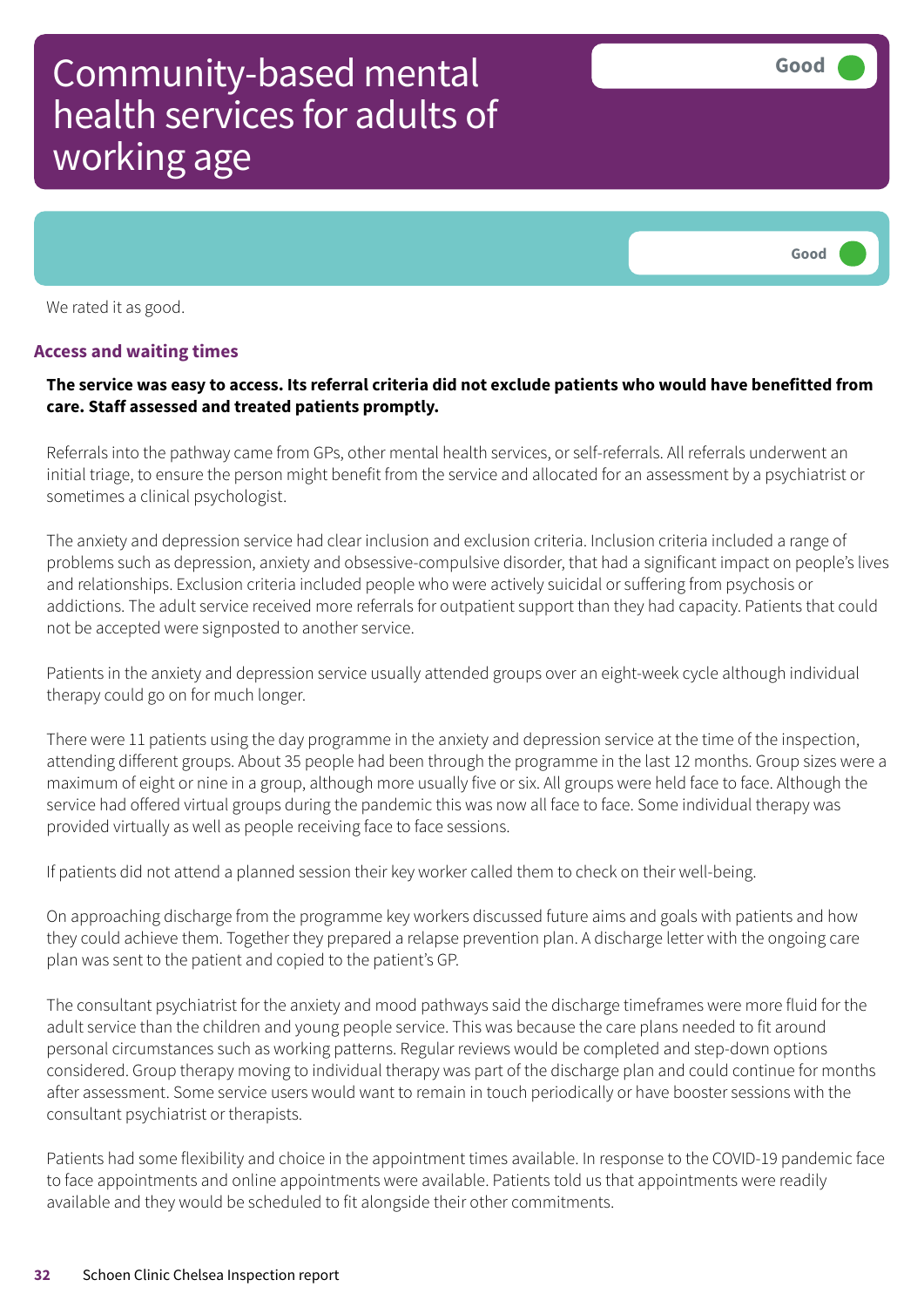#### **The facilities promote comfort, dignity and privacy**

#### **The design, layout, and furnishings of treatment rooms supported patients' treatment, privacy and dignity.**

The service had a number of private rooms, larger rooms for group therapy sessions, a kitchen area, and a large reception area. There was also a spacious treatment room. The environment was welcoming, and COVID-19 measures were in place to protect patients visiting the service.

Some of the interview rooms were not sound proofed. Staff were aware of this and were trialling the use of a white noise machine to ensure consultations and therapies remained confidential.

#### **Meeting the needs of all people who use the service**

#### **The service met the needs of all patients – including those with a protected characteristic. Staff helped patients with communication, advocacy and cultural and spiritual support.**

The service could support and make adjustments for people with disabilities, communication needs or other specific needs. The service was accessible for patients using wheelchairs and patients with other mobility needs. A suitable toilet was located on the ground floor and a lift was available for the service.

Staff made sure patients could access information on treatment, local service, their rights and how to complain. This information was provided in a welcome pack provided to patients who were new to the service.

Managers made sure staff and patients could get hold of interpreters or sign language interpreters when needed. The staff team was diverse, for some staff English was not their first language. Staff would help translate for patients who did not speak English. A translation service was also available.

#### **Listening to and learning from concerns and complaints**

#### **The service treated concerns and complaints seriously, investigated them and learned lessons from the results, and shared these with the whole team and wider service.**

Patients, relatives and carers knew how to complain or raise concerns. All patients told us that they knew how to complain and would feel able to do so. The service had recently reintroduced a feedback box following the relaxation of COVID-19 restrictions.

Staff knew how to acknowledge complaints and patients received feedback from managers after the investigation into their complaint. The service manager told us that they would try and resolve most complaints informally. The service had received two formal complaints between January 2021 and December 2021.

Managers shared feedback from complaints with staff and learning was used to improve the service. Feedback from complaints was a standing agenda item in the governance and quality meeting.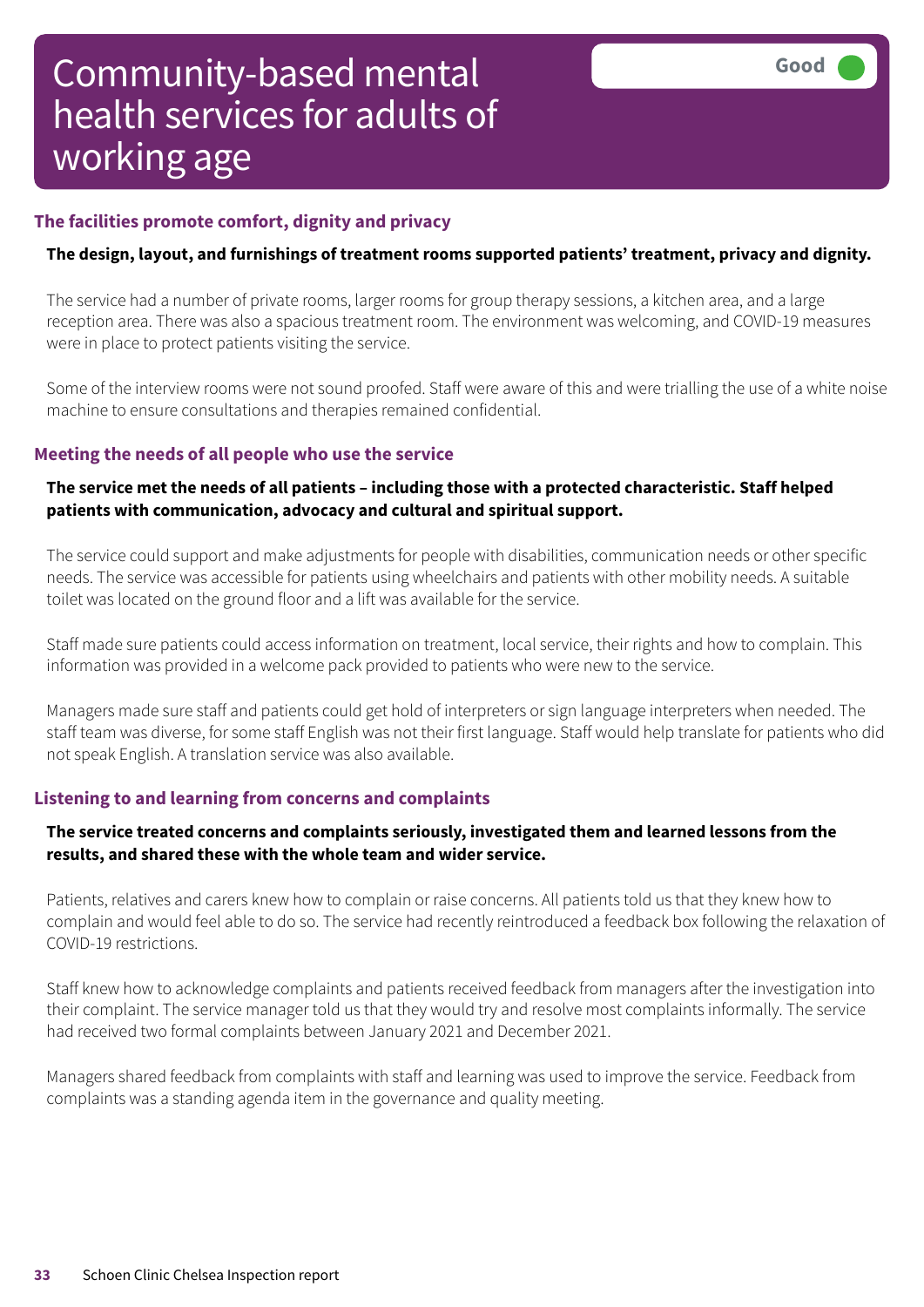# **Are Community-based mental health services for adults of working age well-led? Good –––**

We rated it as good.

#### **Leadership**

#### **Leaders had the skills, knowledge and experience to perform their roles. They had a good understanding of the services they managed and were visible in the service and approachable for patients and staff.**

The senior management team had a good grasp and oversight of the services they managed. Senior leaders were experienced and had the knowledge and skills to undertake their roles.

Leaders we spoke to were passionate about the service and were committed to improvement.

Staff were very positive about the leadership of the service. They said the registered manager who was relatively new, had brought good structure and clarity of vision to the service and governance arrangements. The registered manager was described as very helpful and supportive.

#### **Vision and strategy**

#### Staff knew and understood the provider's vision and values and how they applied to the work of their team.

Staff felt told us that the providers current vision for the service was to provide comprehensive and bespoke treatment for patients. Patient feedback showed that this vision was being met. Patients said that the service felt like it had been set up and adapted just for them.

The provider had recently sent new objectives to the service. The five strategic pillars were provider wide and were for all Schoen Clinics across England. The new pillars were in relation to recruiting the right people, delivering measurable outcomes of quality, increasing standardisation across UK services, delivering financial goals and to grow the size of the service. There were deliverables set out under each goal. For example, the provider planned to implement long service awards for staff, future leaders academies and launch a healthcare hero recognition scheme to thank colleagues who go the extra mile. At the time of the inspection the service objectives were being reviewed to fit with the provider wide objectives.

#### **Culture**

#### **Staff felt respected, supported and valued. They said the service promoted equality and diversity in daily work and provided opportunities for development and career progression. They could raise any concerns without fear.**

The service manager felt there was good cohesion in the teams and felt that the team had responded well to the COVID-19 pandemic.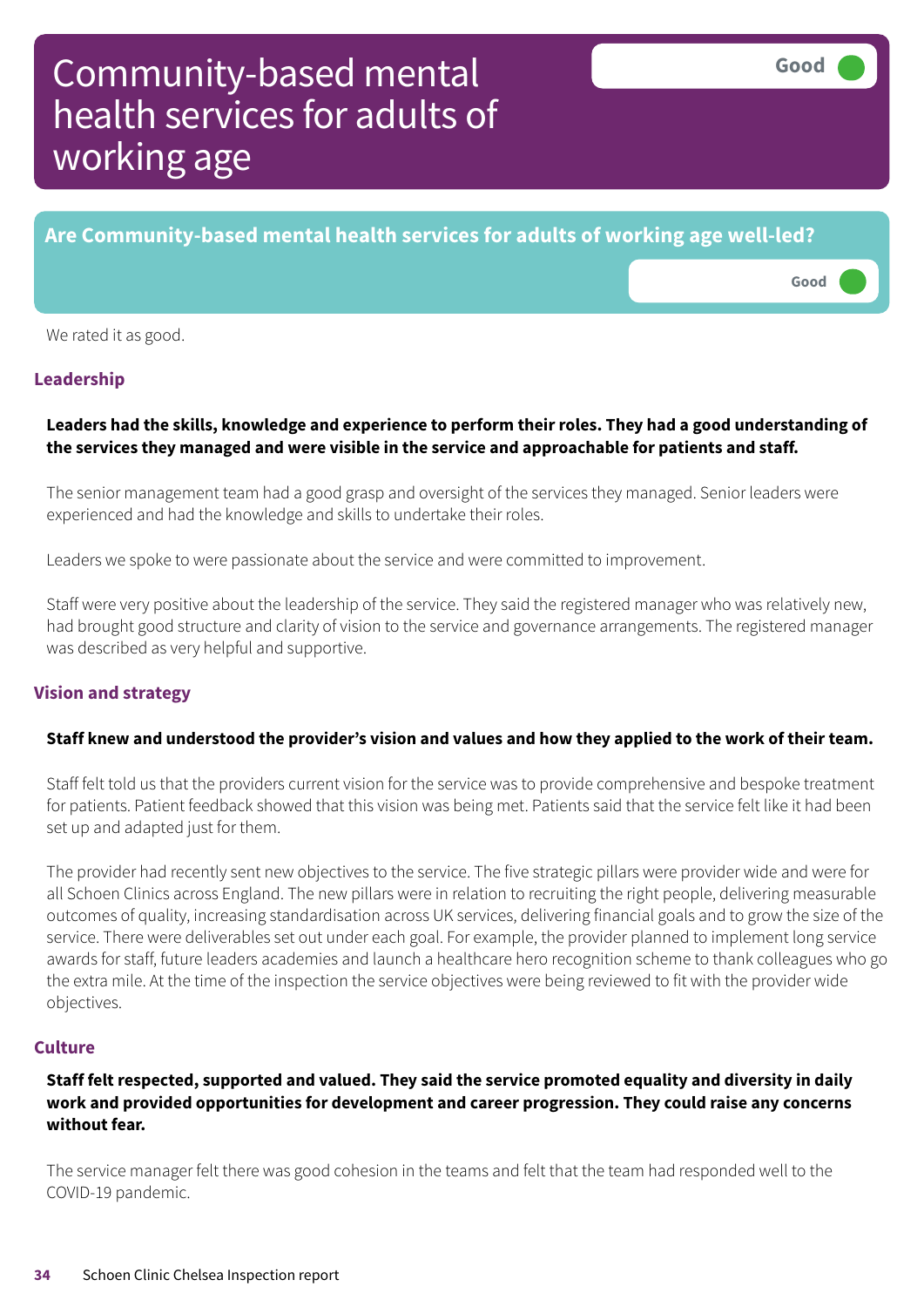Staff described a positive, supportive and open culture. Staff were extremely committed to and passionate about their work. Staff said they could raise any concerns they had about care or the service and were certain they would be listened to. Staff described high levels of psychological safety in the team.

Staff had been asked to complete a satisfaction survey. An action plan to address the issues raised was being developed at the time of inspection.

Staff described that they felt the provider allowed ample opportunities for career progression. For example, an occupational therapist had recently been supported to become a family therapist. They were provided training for the role by the service.

Staff had access to external employee support should they required it. Information about this service was displayed in the staff room. The service was also in the process of appointing a freedom to speak up guardian.

#### **Governance**

#### **Our findings from the other key questions demonstrated that governance processes operated effectively at team level and that performance and risk were managed well.**

There was a comprehensive and detailed governance system supporting staff to provide safe and high-quality care and treatment. There was an auditing programme in place although the service manager felt that the level of auditing was not sufficient during the previous year. The clinic director told us that in the previous year there had been a focus on the development of the programmes and getting the right people in place. During the inspection we identified a difference in quality of care planning between the two pathways. The service manager felt that this would be improved with an increased level of care and treatment record auditing.

Staff told us that clinical governance meetings took place bi-monthly. These meetings followed a fixed agenda. The meetings covered recent audits, feedback from complaints, staffing and recent safeguarding. Leadership meetings involving the registered manager and senior manager from the provider also took place monthly. This meeting covered areas such as service capacity, staffing and vacancies, the service risk register and incidents, complaints and safeguarding. The minutes of these meetings were stored in shared files so that all staff could access and read them.

#### **Management of risk, issues and performance**

#### **The service had effective risk management systems in place**

The service had a risk register which outlined the current highest risks in the service. These risks reflected those we found during the inspection and reported by staff. At the time of inspection, the main risks on the risk register were, the clinical notes system, staffing and COVID- 19.

Managers carried out regular health and safety monitoring, including fire drills and infection control monitoring. The service had business continuity plans in place for emergencies.

#### **Information management**

The service provided staff with the appropriate technology to facilitate their roles and support the delivery of **care and treatment, although staff felt the systems were not best suited to mental health care.**